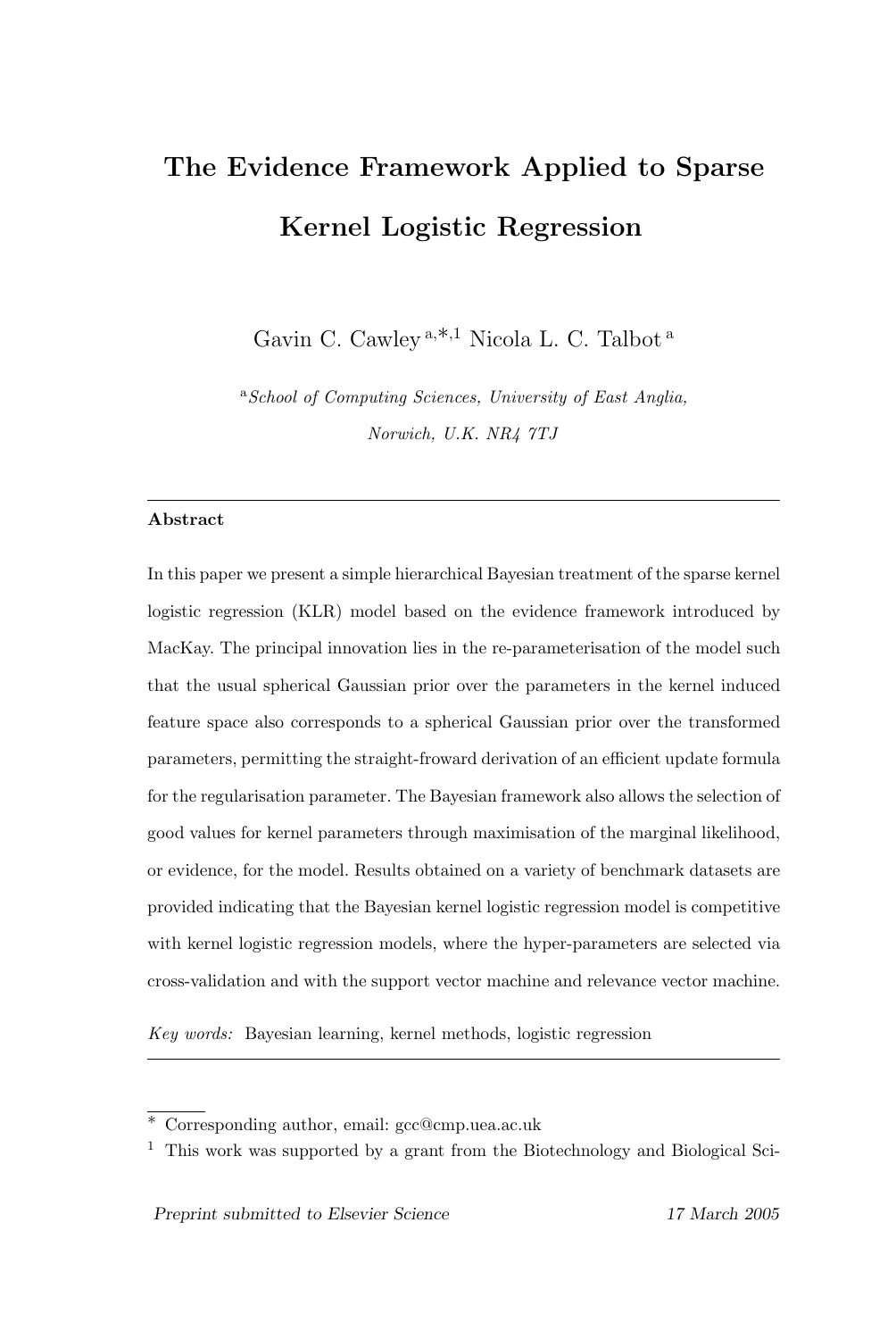#### 1 Introduction

The "kernel trick" provides a general mechanism for constructing non-linear generalisations of a wide range of conventional linear statistical methods. The resulting family of kernel learning methods has frequently demonstrated stateof-the-art performance on a wide range of bench-mark and real-world applications, while retaining the mathematical tractability of the underlying linear model (for an overview of kernel learning methods, see Cristianini and Shawe-Taylor [1] or Schölkopf and Smola [2]). The Support Vector Machine (SVM) [3–5] is arguably the best known kernel learning method for statistical pattern recognition. The support vector machine embodies the maxim that "one should solve the problem directly and never solve a more general problem as an intermediate step" [5] and so aims to estimate the optimal decision boundary separating examples belonging to each class directly, rather than estimating the a-posteriori probability of class membership and subsequently establishing the decision boundary at some fixed threshold probability. While this principle is entirely justifiable, there are circumstances where estimates of a-posteriori probability are useful, especially where the operational prior class probabilities, or equivalently the costs associated with false-positive and false-negative errors, are variable or are unknown at the time of training the classifier. Here we consider kernel logistic regression (e.g. [6]), a kernel learning method which aims to estimate the a-posteriori probability of class membership, based on the familiar method of logistic regression of classical statistics (e.g. [7]).

The parameters of a kernel model are typically given by the solution of a ences Research Council (grant number 83/D17534) and by the Royal Society (research grant RSRG-22270).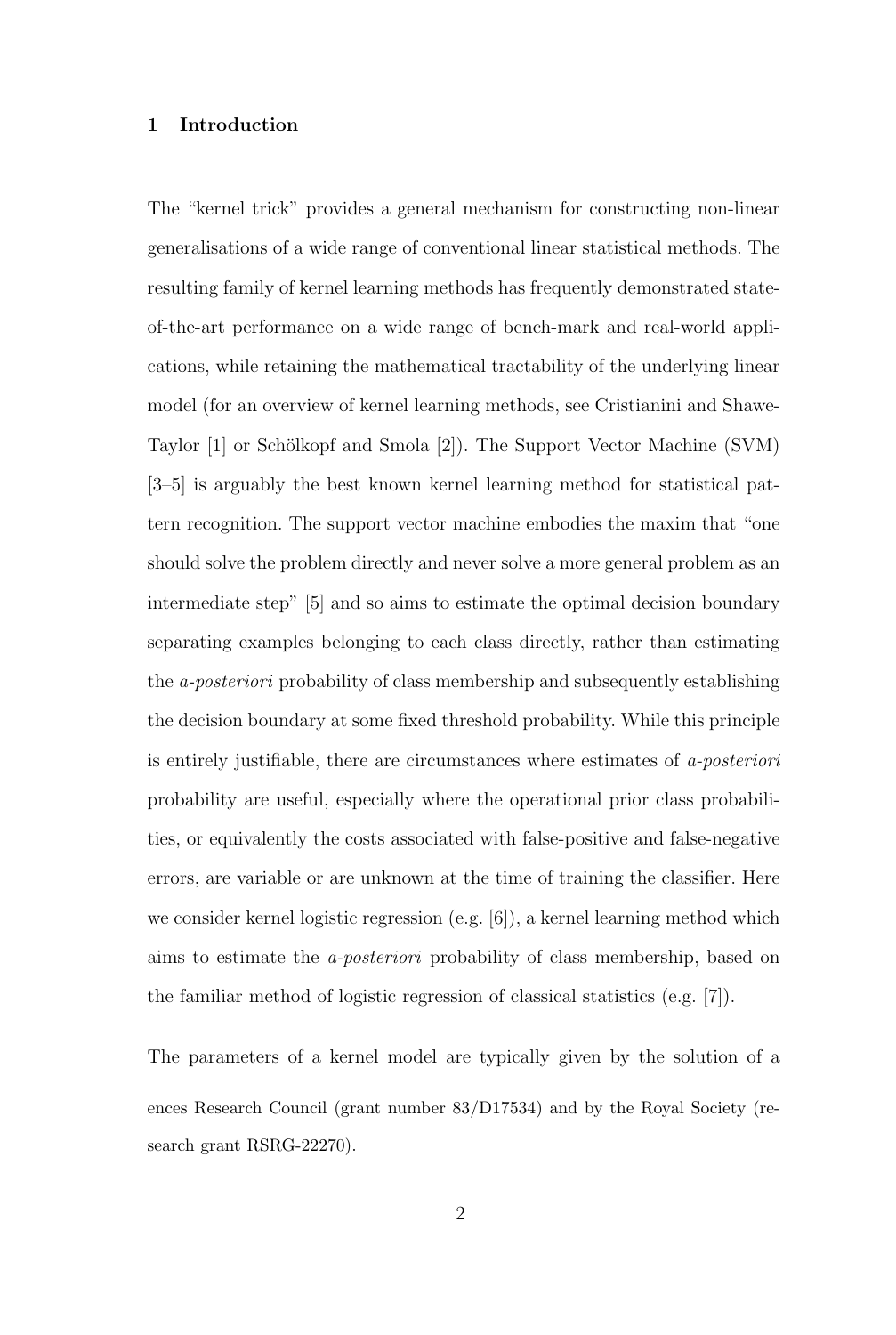convex optimisation problem, and so there is a single, global optimum. The generalisation properties of kernel machines are however governed by a small number of regularisation and kernel parameters, most frequently tuned via lengthy, computationally intensive optimisation of a cross-validation based model selection criterion. In addition, although the training criterion is unimodal, there remains irreducible uncertainty in the optimal values of the model parameters inherent in estimates based on a finite sample of training data. The Bayesian approach provides an elegant solution to both of these problems, by marginalising over (integrating out) both the model parameters and hyperparameters when making inferences. In this paper, we apply the Evidence framework developed by MacKay [8–10] for approximate Bayesian inference using kernel logistic regression models. Under the evidence framework, the posterior distribution over the model parameters is assumed to be Gaussian (i.e. the Laplace approximation) so that the necessary integrals can be approximated analytically. The posterior distribution over the hyper-parameters is then assumed to be sharply peaked, such that the full Bayesian inference can be reasonably well approximated using a model trained with the hyperparameters fixed at their most probable values. A Bayesian treatment of the kernel logistic regression model, under the evidence framework, is relatively straight-forward, provided that the model is first re-parameterised so that the usual feature-space regularisation term corresponds to a spherical Gaussian prior over the transformed parameters. While this re-parameterisation is not required to form the Laplace approximation, it greatly simplifies the derivation of an efficient update formula for the regularisation parameter.

The optimisation problem to be solved in training a kernel machine usually involves one free parameter per training example, and so the computational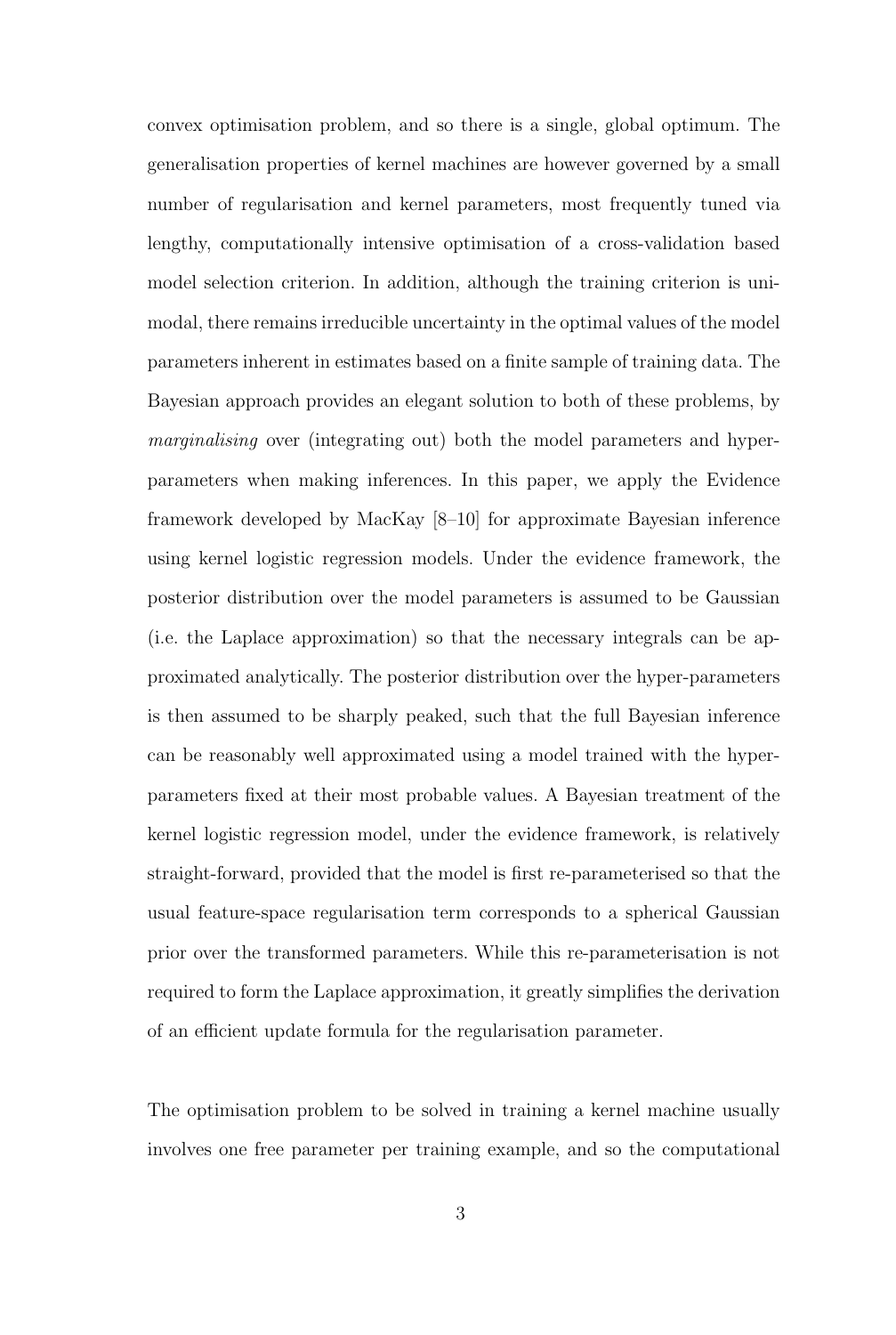complexity of the training algorithm can be as high as  $\mathcal{O}(\ell^3)$ , where  $\ell$  is the number of training patterns. Imposing sparsity on the vector of model parameters is therefore vital in order for the training procedure to remain computationally tractable in medium to large scale applications (presently anything above a few thousand training examples). We therefore consider Bayesian learning for sparse kernel logistic regression models. Selection of a small set of basis vectors can be achieved using a variety of practicable algorithms, including random selection [11] and greedy selection [2, 12] in addition to the incomplete Cholesky factorisation [13] used here, the emphasis of the paper is therefore on Bayesian learning following sparsification.

The remainder of the paper is structured as follows: The sparse kernel logistic regression model is defined in section 2, introducing the notation used throughout. Section 3 introduces a Bayesian treatment of the sparse kernel logistic regression model. Results obtained using both Bayesian and frequentist kernel logistic regression models on a variety of benchmark datasets are given in section 4. A discussion of the advantages and disadvantages of the evidence approximation and Bayesian inference using Markov Chain Monte Carlo (MCMC) methods is given in section 5, along with a comparison of the Bayesian kernel logistic regression model with the Relevance Vector Machine [14]. Finally, the work is summarised and conclusions drawn in section 6.

#### 2 Sparse Kernel Logistic Regression

In this section, we provide a brief description of the sparse kernel logistic regression model and conventional training procedures based on the iteratively re-weighted least-squares (IRWLS) algorithm.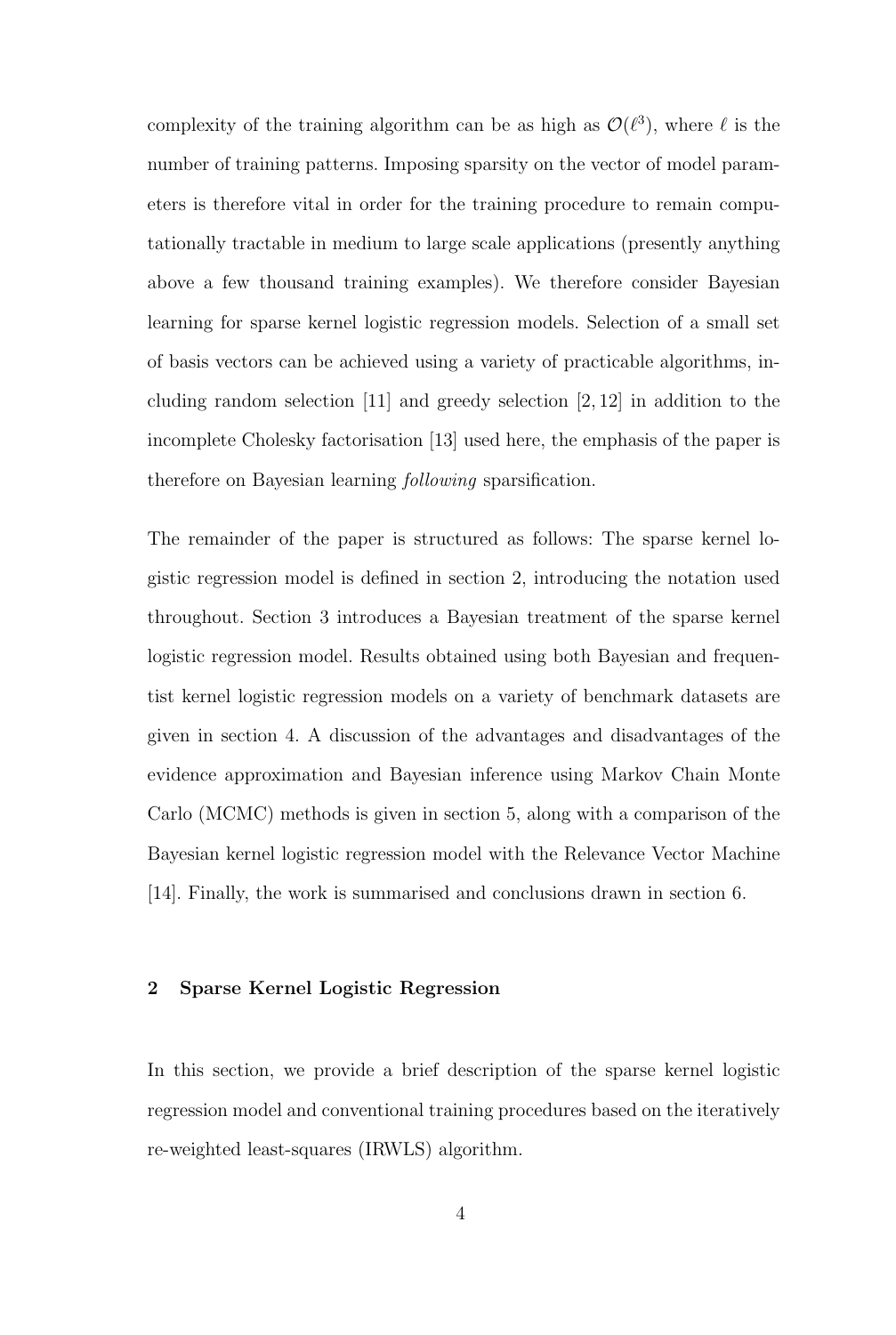#### 2.1 Logistic Regression

Assume we are given labelled training data,  $\mathcal{D} = \{(\bm{x}_i, t_i)\}_{i=1}^{\ell}, \ \bm{x}_i \in \mathcal{X} \subset$  $\mathbb{R}^d$ ,  $t_i \in (0, 1)$ , where  $\boldsymbol{x}_i$  the vector of input features describing the  $i^{\text{th}}$  example and  $t_i$  represents the probability that the  $i^{\text{th}}$  example belongs to class  $\mathcal{C}_1$  rather than class  $C_2$ , most commonly  $t_i \in \{0, 1\}$ . The logistic regression procedure (e.g. [7]) aims to construct a linear model of the form

$$
logit\{y(\boldsymbol{x};\boldsymbol{w},b)\} = \boldsymbol{w}\cdot\boldsymbol{x} + b \quad \text{where} \quad logit\{p\} = log\left\{\frac{p}{1-p}\right\},\
$$

the output of which can be interpreted as an estimate of the a-posteriori probability of class membership, i.e.  $y(x) \approx p(t = 1|x)$ . Assuming the target,  $t_i$ , represents an independent and identically distributed (i.i.d.) sample drawn from a Bernoulli distribution conditioned on the input vector,  $\boldsymbol{x}_i$ , the *likelihood* of the data is given by

$$
\mathcal{L}_{\mathcal{D}} = \prod_{i=1}^{\ell} (y_i)^{t_i} (1 - y_i)^{1 - t_i}
$$

where  $y_i = y(\boldsymbol{x}_i; \boldsymbol{w}, b)$ . The optimal model parameters  $\boldsymbol{\omega} = (\boldsymbol{w}, b)$ , are then determined by minimising the negative logarithm of the likelihood, in this case known as the cross-entropy,

$$
E(\boldsymbol{w},b) = -\sum_{i=1}^{\ell} \left\{ t_i \log y_i + (1-t_i) \log(1-y_i) \right\}.
$$

The bias term, b, can be implemented most conveniently by augmenting the input vector to contain an additional feature with a fixed constant value for all patterns. Let  $\boldsymbol{X} = [\boldsymbol{x}_i]_{i=1}^{\ell}$  represent the matrix, where each row is given by one of the  $\ell$  input vectors comprising  $\mathcal{D}$ . Furthermore, let  $\mathbf{\Phi} = [\mathbf{X} \; \mathbf{1}]$ , where 1 represents a column vector of  $\ell$  ones. The optimal vector of model parameters,  $\omega$ , can then be found efficiently via the iteratively re-weighted least-squares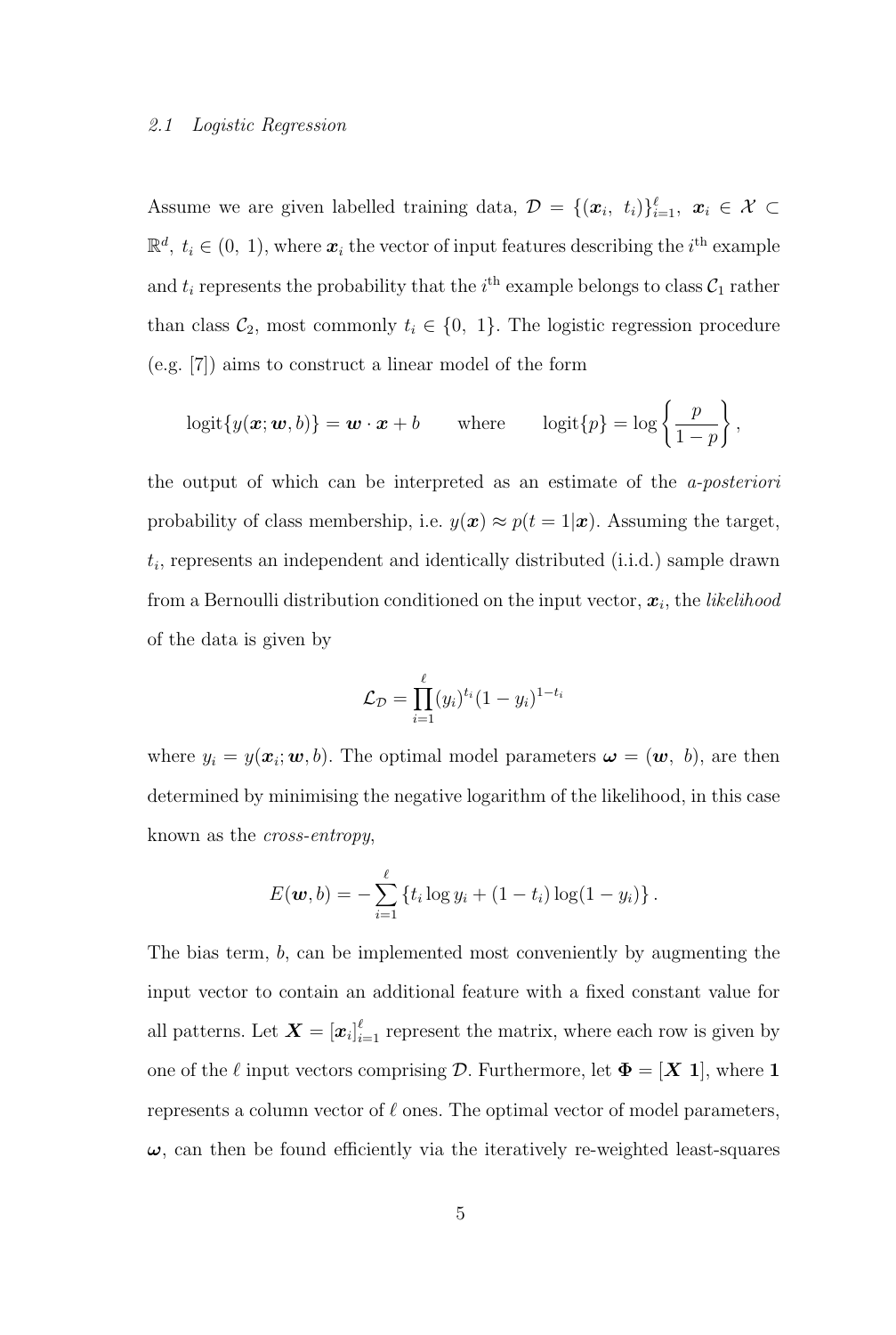(IRWLS) procedure: At each iteration, the model parameters are given by the solution of a weighted least-squares problem, such that

$$
\omega = \left(\mathbf{\Phi}^T \mathbf{W} \mathbf{\Phi}\right)^{-1} \mathbf{\Phi}^T \mathbf{W} \boldsymbol{\eta},\tag{1}
$$

where  $\boldsymbol{W} = \text{diag}(\{w_i, w_2, \dots, w_{\ell}\})$  is a diagonal weight matrix with non-zero elements given by

$$
w_i = y_i(1 - y_i), \qquad \forall i \in \{1, 2, \dots, \ell\}
$$
 (2)

and  $\boldsymbol{\eta} = (\eta_1, \eta_2, \dots, \eta_\ell)$  given by

$$
\eta_i = z_i + \frac{t_i - y_i}{y_i(1 - y_i)}, \qquad \forall i \in \{1, 2, \dots, \ell\}
$$
 (3)

where  $z_i = \text{logit}\{y_i\}$ . The algorithm proceeds iteratively, updating the weights according to (1) and then updating **W** and  $\eta$  according to (2) and (3) until convergence is achieved.

#### 2.2 Kernel Logistic Regression

A non-linear form of logistic regression, known as Kernel Logistic Regression (KLR), can be constructed using the familiar "kernel trick" (e.g. [6]). Let  $F$  represent a feature space corresponding to a fixed transformation of the input space,  $\phi$  :  $\mathcal{X} \rightarrow \mathcal{F}$ . The kernel logistic regression model implements a conventional linear logistic regression model in the feature space,

$$
logit{y(\boldsymbol{x};\boldsymbol{w})} = \boldsymbol{w} \cdot \boldsymbol{\phi}(\boldsymbol{x}),
$$

note that, for the sake of notational convenience, we omit the bias term,  $b$ , however a bias was included in our implementation. Due to the non-linear action of the kernel, a linear model in  $\mathcal F$  appears as a non-linear model in the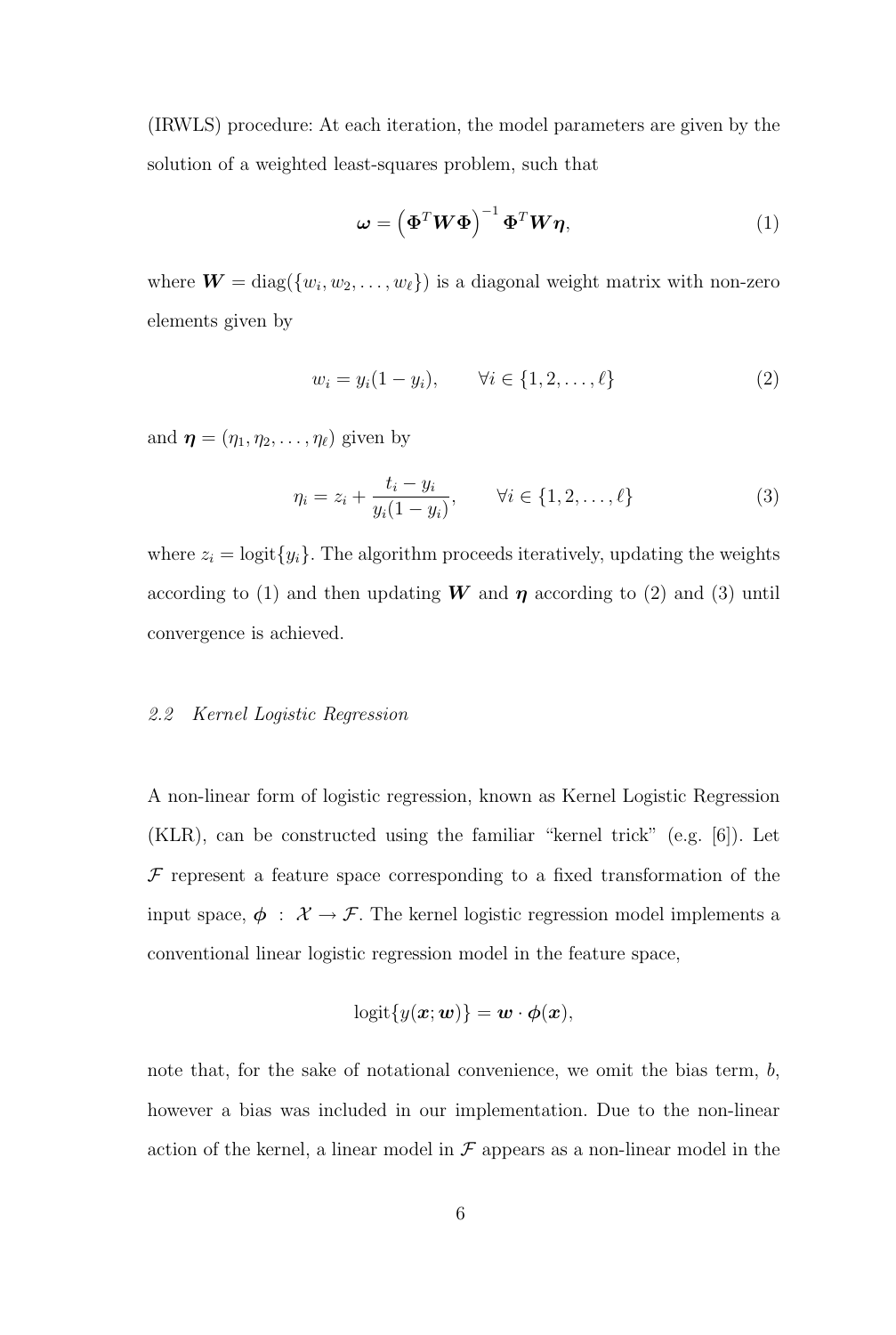input space,  $\mathcal{X}$ . However, rather than defining the feature space explicitly, it is instead defined by a kernel function,  $\mathcal{K} : \mathcal{X} \times \mathcal{X} \to \mathbb{R}$ , that evaluates the inner product between the images of input vectors in the feature space, i.e.  $\mathcal{K}(\bm{x}, \bm{x}') = \bm{\phi}(\bm{x}) \cdot \bm{\phi}(\bm{x}')$ . For a kernel to support the interpretation as an inner product in a fixed feature space, the kernel must obey Mercers' condition [15], that is the Gram matrix for the kernel,  $\boldsymbol{K} = [k_{ij} = \mathcal{K}(\boldsymbol{x}_i, \boldsymbol{x}_j)]_{i,j=1}^{\ell}$ , must be positive semi-definite. Provided that the training procedure can be formulated such the input vectors,  $x_i$ , appear only in the form of inner products, this allows the use of very high dimensional feature spaces, resulting in very flexible, powerful models. The Radial Basis Function (RBF) kernel is perhaps the most commonly encountered kernel,

$$
\mathcal{K}(\boldsymbol{x}, \boldsymbol{x}') = \exp\left\{\zeta \|\boldsymbol{x} - \boldsymbol{x}'\|^2\right\},\tag{4}
$$

where  $\zeta$  is a *kernel parameter* controlling the sensitivity of the kernel. In this case,  $\phi$  maps vectors from  $\mathcal X$  onto one quadrant of an infinite-dimensional unit hyper-sphere [2].

When constructing a statistical model in a high-dimensional space, as is the case here, it is prudent to take steps to avoid over-fitting the training data. As a result, the kernel logistic regression model is trained using a regularised [16] cross-entropy loss function,

$$
E(\boldsymbol{w},b) = -\sum_{i=1}^{\ell} \{t_i \log y_i + (1-t_i) \log(1-y_i)\} + \frac{\mu}{2} ||\boldsymbol{w}||^2, \tag{5}
$$

where  $\mu$  is a regularization parameter controlling the bias-variance trade-off [17]. The representer theorem [18, 19] states that the solution of an optimisation criterion of the form (5) can be expressed in the form of an expansion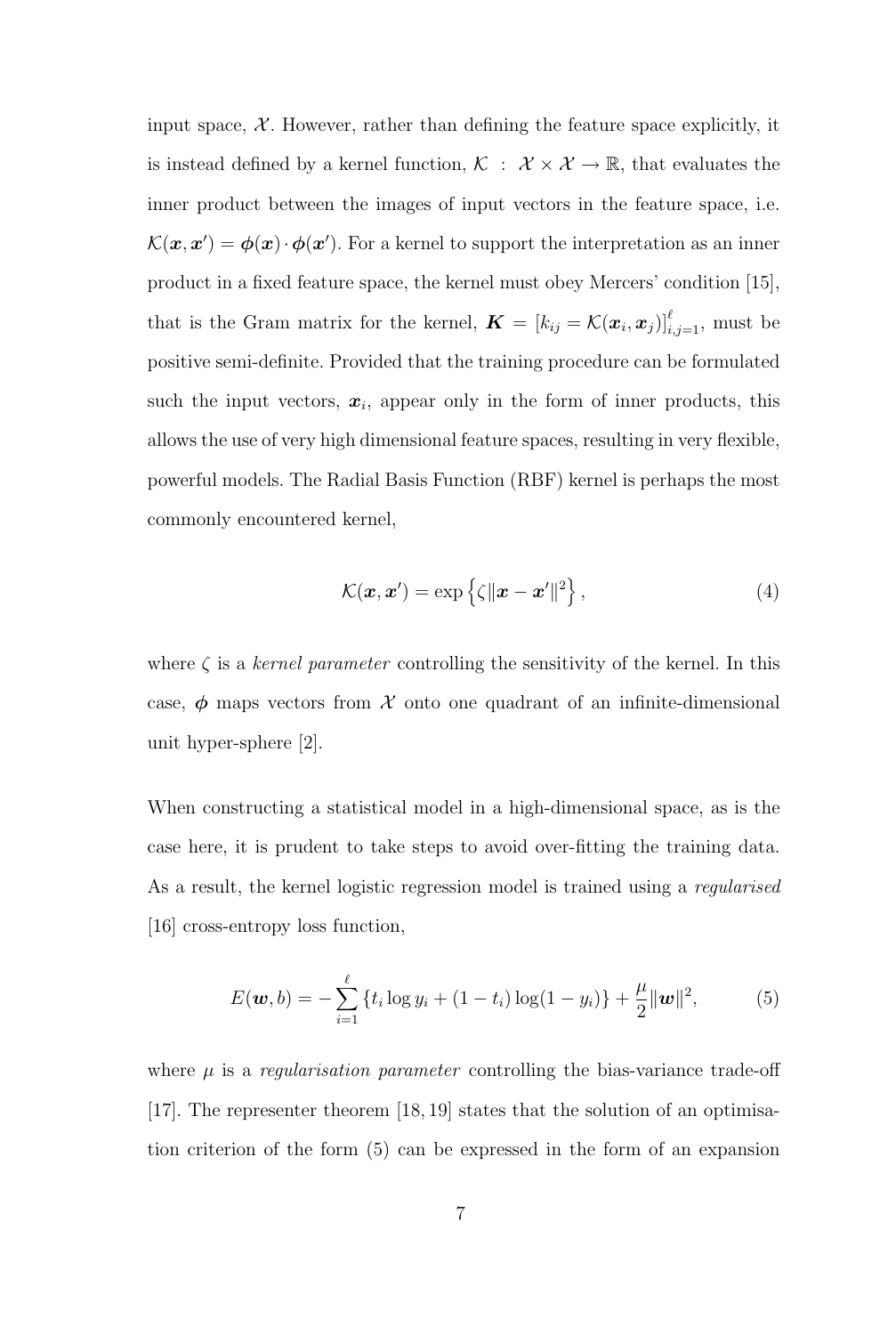over training patterns,

$$
\mathbf{w} = \sum_{i=1}^{\ell} \alpha_i \boldsymbol{\phi}(\mathbf{x}_i), \tag{6}
$$

and so we have

$$
logit\{y(\boldsymbol{x};\boldsymbol{\alpha})\} = \sum_{i=1}^{\ell} \alpha_i \mathcal{K}(\boldsymbol{x}_i, \boldsymbol{x}) \quad \text{and} \quad \|\boldsymbol{w}\|^2 = \boldsymbol{\alpha}^T \boldsymbol{K} \boldsymbol{\alpha}.
$$

The optimal value for the vector of "dual" model parameters,  $\boldsymbol{\alpha} = (\alpha_1, \alpha_2, \dots, \alpha_\ell)$ , can again be found via a simple iteratively re-weighted least squares procedure.

#### 2.3 Imposing Sparsity

A major disadvantage of kernel learning methods is that the kernel expansion contains one coefficient for each training pattern. This is clearly impractical for applications with more than a few thousands of examples, as the computational complexity of the training algorithm is often as high as  $\mathcal{O}(\ell^3)$  as, for example, in the case of the iteratively re-weighted least-squares procedure. The solution to this problem is to approximate the full kernel expansion (6) by an expansion over a limited subset of the training patterns, known as re presenters,

$$
\boldsymbol{w} = \sum_{i=1}^N \alpha_i \boldsymbol{\phi}(\boldsymbol{x}_i), \qquad \Longrightarrow \qquad \text{logit}\{y(\boldsymbol{x}; \boldsymbol{\alpha})\} = \sum_{i=1}^N \alpha_i \mathcal{K}(\boldsymbol{x}_i, \boldsymbol{x}),
$$

where for notational convenience we assume that only the first  $N$  training patterns are included in the kernel expansion. The vector of model parameters,  $\boldsymbol{\alpha} = (\alpha_1, \alpha_2, \dots, \alpha_N)$ , of a sparse kernel logistic regression model is then given by the minimum of a regularised cross-entropy criterion,

$$
E(\boldsymbol{\alpha}) = \sum_{i=1}^{\ell} C\{t_i, y(\boldsymbol{x}_i; \boldsymbol{\alpha})\} + \frac{\mu}{2} \boldsymbol{\alpha}^T \tilde{\boldsymbol{K}} \boldsymbol{\alpha},
$$
\n(7)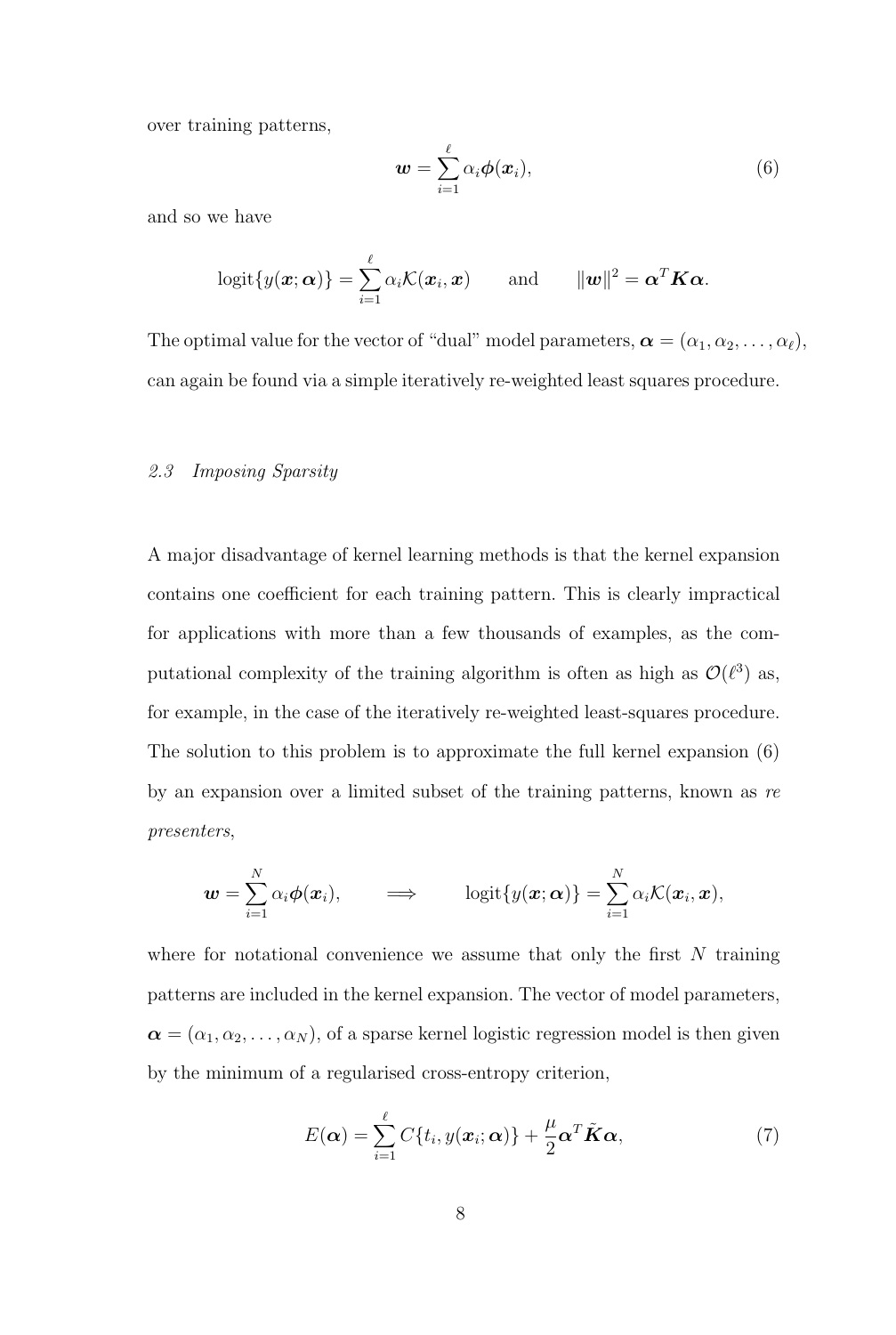where  $C\{t, y\} = -t \log y - (1 - t) \log(1 - y)$  and  $\hat{\mathbf{K}} = \begin{bmatrix} \hat{k}_{ij} = \mathcal{K}(\boldsymbol{x}_i, \boldsymbol{x}_j) \end{bmatrix}^N$  $_{i,j=1}$ is a square sub-matrix of the Gram matrix. There are many ways in which to select terms to include in the sparse kernel expansion, the simplest being to choose a random subset of training patterns. Alternatively, one could iteratively introduce terms in a greedy manner, so as to produce the greatest decrease in the training criterion (c.f. [2, 12]). The Gram matrix,  $\boldsymbol{K}$  for a radial basis function kernel is at least in principle of full rank, assuming that  $x_i \neq x_j, \forall i, j \in \{1, 2, ..., \ell\}$  [20]; however it is possible for K to be numerically rank-deficient. A third alternative is therefore to identify a linearly independent subset of columns forming an approximate basis for the entire Gram matrix. The remaining columns are linearly dependent, or close to being linearly dependent, on the columns selected to form the basis and the corresponding terms can safely be omitted from the kernel expansion [21]. In this study, the selection of an approximate basis is achieved via the the incomplete Cholesky factorisation with symmetric pivoting, due to Fine and Scheinberg [13].

In general, the numerical rank deficiency of the kernel is likely to be lowest for highly non-linear kernels, for instance RBF kernels with large values for ζ. A higher degree of sparsity can therefore be obtained using simple kernels, such as an RBF kernel with a small value of  $\zeta$ . In the case of an RBF kernel, experiments also suggest that a dataset with a small number of input variables (i.e.  $\ell \gg d$ ) will result in a greater degree of sparsity than a dataset with many input variables. It should be noted however that one might seek to continue to prune representers after the kernel matrix has already been made of full numeric rank. In this case, the resulting model will only *approximate* the full kernel logistic regression model, rather than being functionally equivalent. In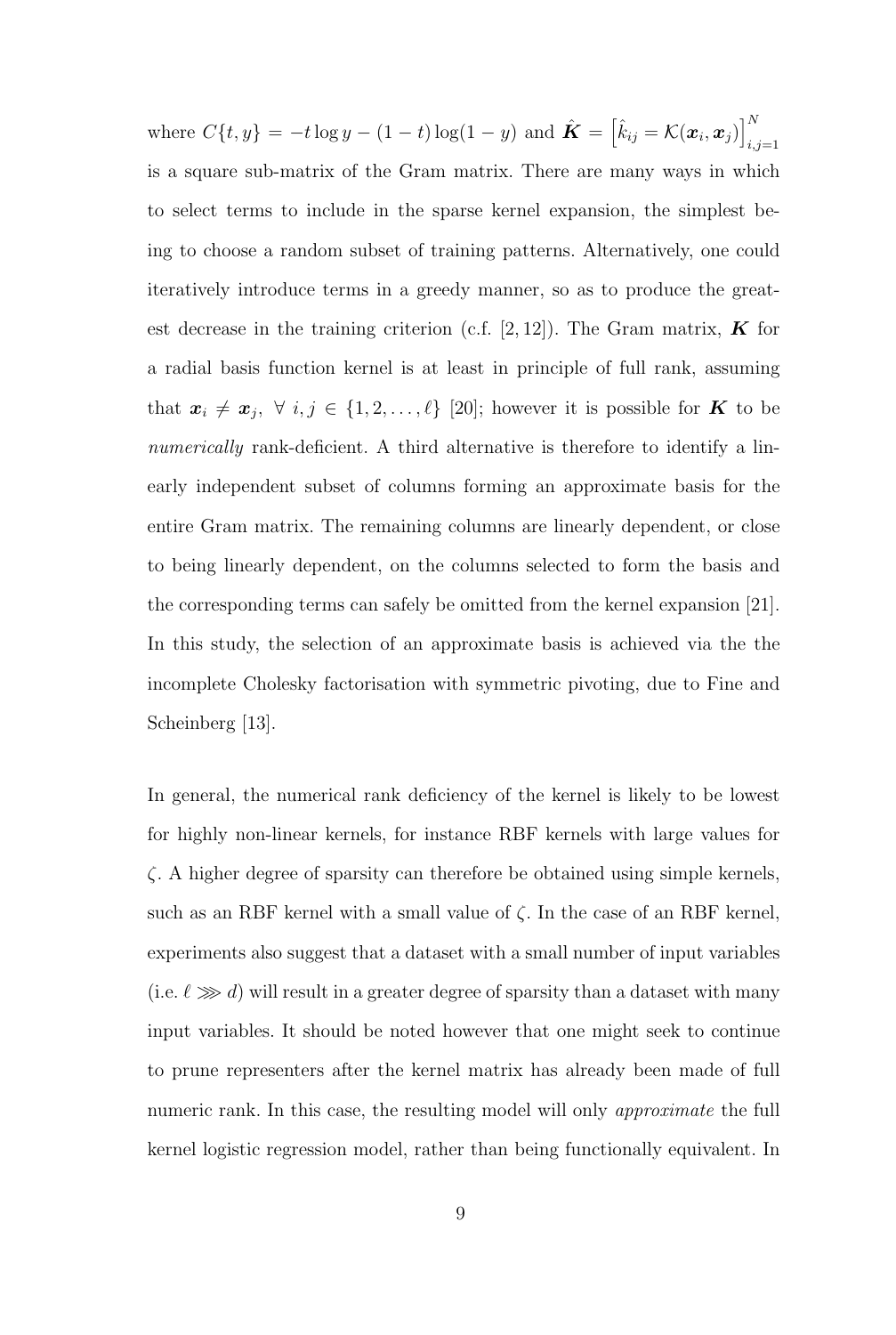this case, the incomplete Cholesky factorisation can be used to rank training patterns for use as representers.

#### 3 Sparse Bayesian Kernel Logistic Regression

The application of the evidence framework to sparse kernel logistic regression is relatively straight-forward, except for the derivation of an efficient update formula for the regularisation parameter  $\mu$  (see section 3.2), which requires the Hessian of the training criterion with respect to the model parameters to be of the form  $H + \mu I$ , where I is the identity matrix and H is independent of  $\mu$ . This would be the case if we were to apply a weight-decay regularisation term [22, 23] to the coefficients of the expansion, i.e.

$$
L(\boldsymbol{\alpha}) = \sum_{i=1}^{\ell} C\left\{t_i, y(\boldsymbol{x}_i; \boldsymbol{\alpha})\right\} + \frac{\mu}{2} ||\boldsymbol{\alpha}||^2,
$$

however the use of a feature space regularisation term,  $\|\boldsymbol{w}\|^2$ , means that we end up with a Hessian of the form  $H + \mu \hat{K}$  and the usual derivation is no longer possible. We therefore begin by re-parameterising our model such that the feature-space regularisation term is replaced by a simple weight-decay regulariser acting on the transformed parameters, i.e.  $\boldsymbol{\alpha}^T \boldsymbol{K} \boldsymbol{\alpha} = \boldsymbol{\beta}^T \boldsymbol{\beta} = ||\boldsymbol{\beta}||^2$ , where  $\beta$  is the vector of transformed parameters. Let **R** represent the upper triangular Cholesky factor [24] of the symmetric positive-definite matrix  $\hat{K}$ , such that  $\hat{\mathbf{K}} = \mathbf{R}^T \mathbf{R}$ . By inspection, the desired parameterisation is given then by

$$
\boldsymbol{\beta} = \boldsymbol{R}\boldsymbol{\alpha} \quad \implies \quad \boldsymbol{\alpha} = \boldsymbol{R}^{-1}\boldsymbol{\beta}.
$$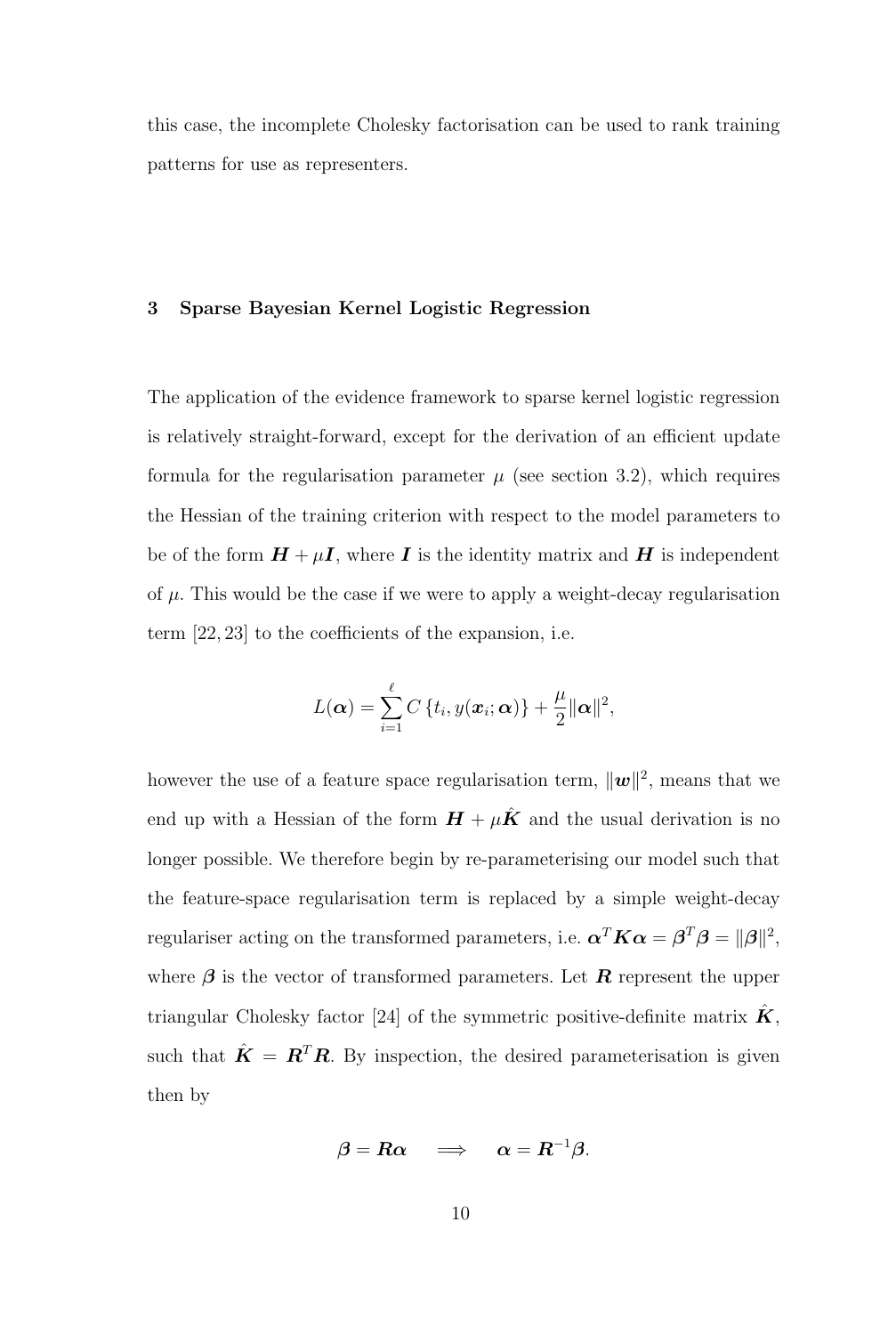We then proceed with the Bayesian analysis using the transformed parameters, with the re-parameterised training criterion,

$$
L(\boldsymbol{\beta}) = \sum_{i=1}^{\ell} C\left\{t_i, y(\boldsymbol{x}_i; \boldsymbol{\beta})\right\} + \frac{\mu}{2} \boldsymbol{\beta}^T \boldsymbol{\beta} = E_{\mathcal{D}} + \frac{\mu}{2} E_{\beta}, \tag{8}
$$

where  $E_{\mathcal{D}}$  and  $E_{\beta}$  represent the components due to the data misfit and regularisation terms respectively, and the output of the re-parameterised model is given by

$$
logit{{y(\boldsymbol{x};\boldsymbol{\beta})} = \boldsymbol{k}^{T}(\boldsymbol{x})\boldsymbol{R}^{-1}\boldsymbol{\beta}, \qquad \text{where} \qquad \boldsymbol{k}(\boldsymbol{x}) = [\mathcal{K}(\boldsymbol{x}_i,\boldsymbol{x})]_{i=1}^N.
$$

Again the optimal model parameters,  $\beta$ , can be determined via the IRWLS procedure. This is essentially the only innovation required to formulate a Bayesian kernel logistic regression model under the evidence framework. It is important to note that all we have done is to re-parameterise the model, the training criteria (7) and (8) are exactly equivalent.

#### 3.1 Bayesian Interpretation of the Training Criterion

In the remainder of this section, we briefly summarise the Bayesian methods introduced by MacKay [8–10], based on the lucid exposition provided by Bishop [23]. Minimising the criterion given in equation (8) is equivalent to maximising the posterior distribution

$$
p(\boldsymbol{\beta}|\mathcal{D}) = \frac{p(\mathcal{D}|\boldsymbol{\beta})p(\boldsymbol{\beta}|\mu)}{p(\mathcal{D})}
$$
\n(9)

where the likelihood is given by the Bernoulli distribution

$$
p(\mathcal{D}|\boldsymbol{\beta}) = \prod_{i=1}^{\ell} y(\boldsymbol{x}_i;\boldsymbol{\beta})^{t_i} [1 - y(\boldsymbol{x}_i;\boldsymbol{\beta})]^{(1-t_i)},
$$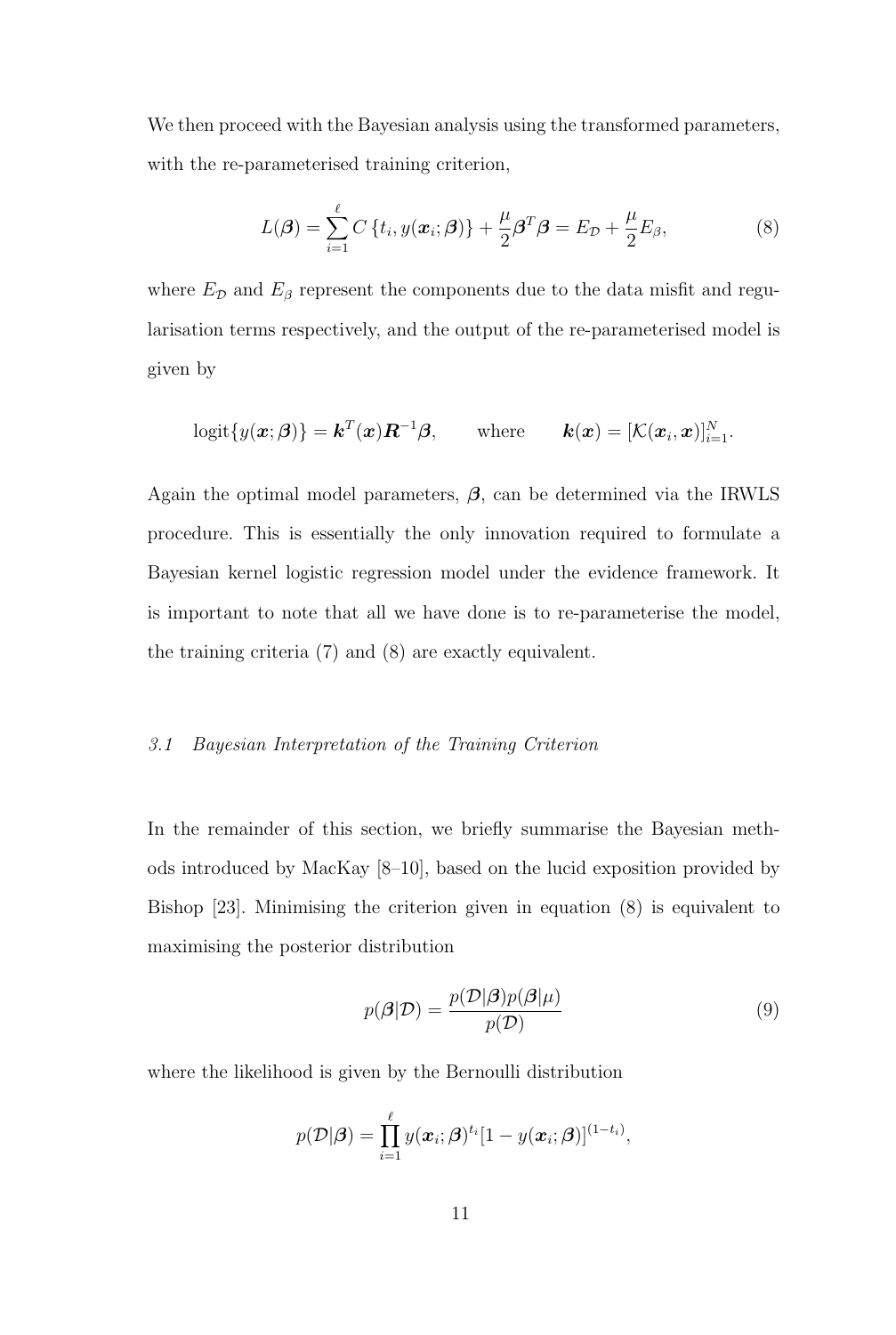and the prior over model parameters by a multivariate Gaussian distribution,

$$
p(\boldsymbol{\beta}) = \left[\frac{\mu}{2\pi}\right]^{N/2} \exp\left\{-\frac{\mu}{2} ||\boldsymbol{\beta}||^2\right\}.
$$

The Taylor series expansion of  $L(\beta, \mu)$  around the most probable value,  $\beta^{\text{MP}},$ gives rise to familiar Gaussian approximation to the posterior distribution, known as the "Laplace approximation",

$$
p(\boldsymbol{\beta}|\mathcal{D}) \approx \frac{1}{Z^*} \exp\left\{-L\left(\boldsymbol{\beta}^{\mathrm{MP}}\right) - \frac{1}{2} \Delta \boldsymbol{\beta}^T \mathbf{A} \Delta \boldsymbol{\beta}\right\},\tag{10}
$$

where  $Z^*$  is an appropriate normalising constant,  $\Delta \beta = \beta - \beta^{\text{MP}}$  and  $A =$  $\nabla \nabla L(\boldsymbol{\beta}) = \nabla \nabla E_{\mathcal{D}} + \mu \mathbf{I}$  is the Hessian of  $L(\boldsymbol{\beta})$  with respect to  $\boldsymbol{\beta}$ , evaluated at  $\boldsymbol{\beta}^{\mathrm{MP}}$ .

#### 3.1.1 Marginalising over Model Parameters

The posterior distribution over the model parameters describes the uncertainty in estimating the model parameters from a finite set of training patterns. The Bayesian approach seeks to integrate out the model parameters when making inferences in order to account for the uncertainty in estimating the model parameters, such that

$$
p(C_1|\boldsymbol{x}, \mathcal{D}) = \int p(C_1|\boldsymbol{x}, \boldsymbol{\beta}) p(\boldsymbol{\beta}|\mathcal{D}) d\boldsymbol{\beta}.
$$

This process is known as *marginalisation*. Let  $a = \text{logit}\{y(\boldsymbol{x}; \boldsymbol{\beta})\}$ : As a is a linear function of the model parameters,  $\beta$ , the Laplace approximation implies that a also has a Gaussian distribution, centred on the most probable value,  $a_{\text{MP}},$ 

$$
p(a|\boldsymbol{x}, \mathcal{D}) = \frac{1}{\sqrt{2\pi s}} \exp\left\{-\frac{(a - a_{\text{MP}})^2}{2s^2}\right\},\,
$$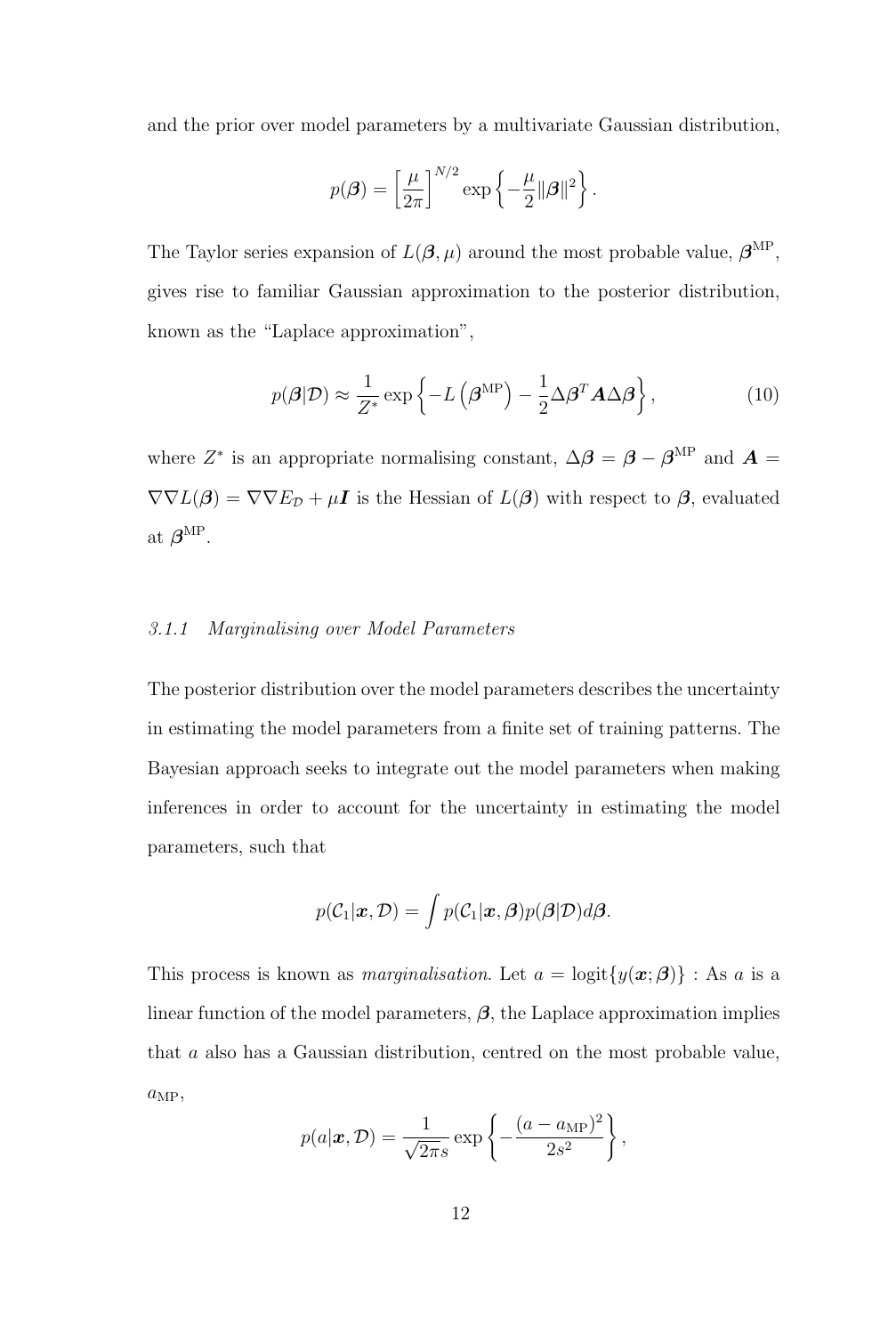with variance  $s^2 = \boldsymbol{g}^T \boldsymbol{A}^{-1} \boldsymbol{g}$ , where  $\boldsymbol{g}$  is the first derivative of a, with respect to  $\beta$ , evaluated at  $\beta^{\text{MP}}$ . Rather than marginalise over  $\beta$ , we may equivalently marginalise over a, the probability that a pattern,  $x$ , belongs to class  $C_1$  can then be written as

$$
p(C_1|\boldsymbol{x}, \mathcal{D}) = \int p(C_1|a)p(a|\boldsymbol{x}, \mathcal{D})da = \int g(a)p(a|\boldsymbol{x}, \mathcal{D})da, \qquad (11)
$$

where  $g(a) = 1/[1 + \exp(-a)]$ . The integral (11) is not analytically tractable, and so MacKay [10] suggests the following approximation,

$$
p(C_1; \mathbf{x}, \mathcal{D}) \approx g(\kappa(s)a_{\text{MP}})
$$
 where  $\kappa(s) = \left(1 + \frac{\pi s^2}{8}\right)^{-\frac{1}{2}}$ .

#### 3.2 The Evidence Approximation for  $\mu$

The evidence approximation [8–10] assumes that the posterior distribution for the regularisation parameter,  $p(\mu|\mathcal{D})$ , is sharply peaked about its most probable value,  $\mu^{\text{MP}}$ , suggesting the following approximation to the posterior distribution for  $\beta$ ,

$$
p(\boldsymbol{\beta}|\mathcal{D}) = \int p(\boldsymbol{\beta}|\mu, \mathcal{D}) p(\mu|\mathcal{D}) d\mu \approx p(\boldsymbol{\beta}|\mu^{\mathrm{MP}}, \mathcal{D}).
$$

Thus, rather than integrate out the regularisation parameter entirely (e.g. Buntine and Weigend [25]), we simply proceed with the analysis using the regularisation parameter fixed at its most likely value. For a discussion of the validity of this approach, see MacKay [26]. We seek therefore to maximise the posterior distribution,

$$
p(\mu|\mathcal{D}) = \frac{p(\mathcal{D}|\mu)p(\mu)}{p(\mathcal{D})}.
$$

If the prior,  $p(\mu)$  is relatively insensitive to the value of  $\mu$ , then maximising the posterior is approximately equivalent to maximising the likelihood term,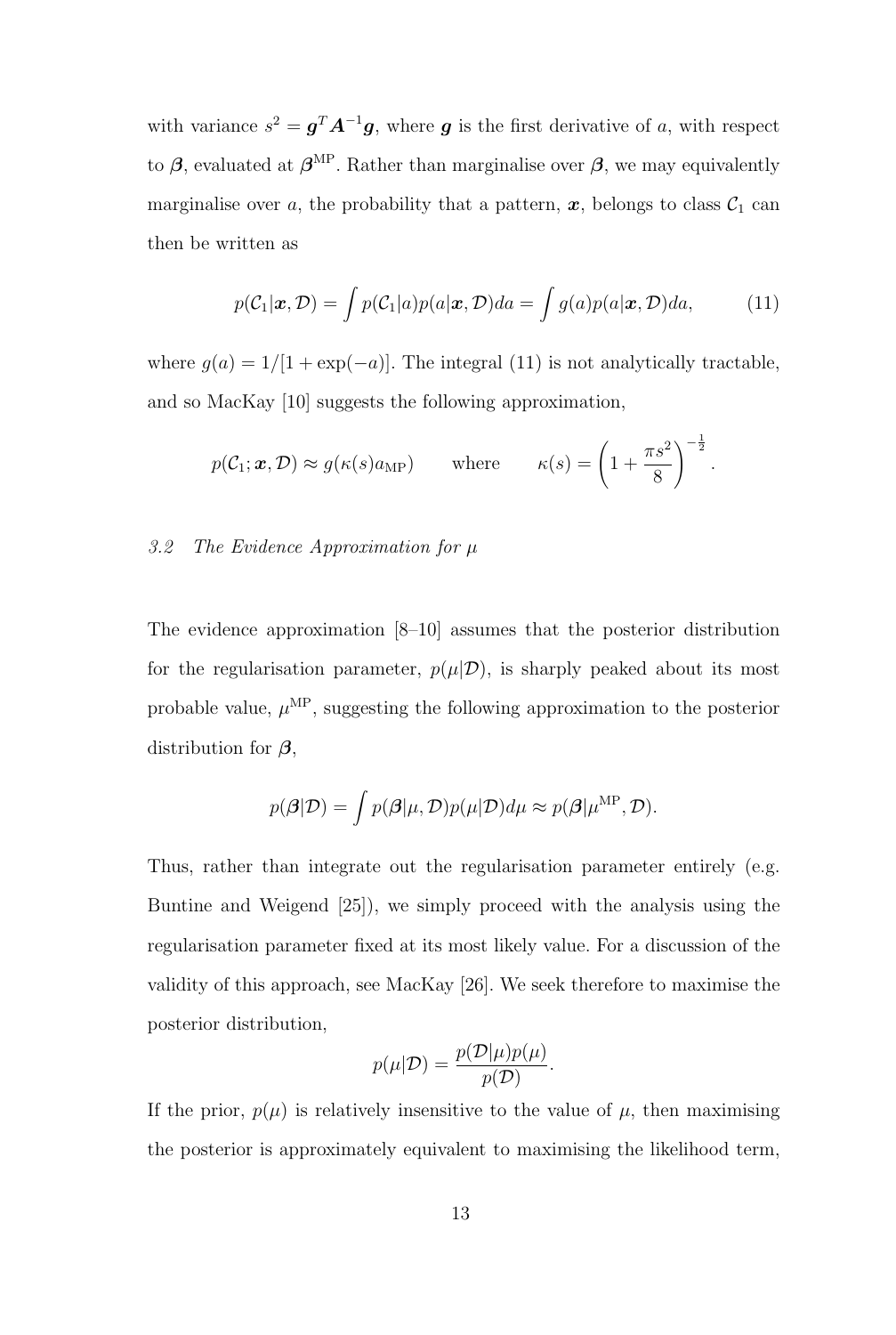$p(\mathcal{D}|\mu)$ , known as the *evidence* for  $\mu$ . Adopting the Gaussian approximation to the posterior for the model parameters, the log-evidence is given by

$$
\log p(\mathcal{D}|\mu) = -E_{\mathcal{D}}^{\text{MP}} - \mu E_{\beta}^{\text{MP}} - \frac{1}{2}\log|\mathbf{A}| + \frac{N}{2}\log\mu.
$$
 (12)

Noting that  $\mathbf{A} = \mathbf{H} + \mu \mathbf{I}$ , where  $\mathbf{H}$  is the Hessian of  $E_{\mathcal{D}}$  with respect to β, if the eigenvalues of H are  $\lambda_1, \lambda_2, ..., \lambda_N$ , then the eigenvalues of A are  $(\lambda_1 + \mu), (\lambda_2 + \mu), \ldots, (\lambda_N + \mu)$ . The derivative of log |A| with respect to  $\mu$ (assuming that the eigenvalues of  $H$  are independent of  $\mu$ ) is then given by

$$
\frac{d}{d\mu}\log|\mathbf{A}| = \frac{d}{d\mu}\log\left\{\prod_{i=1}^N(\lambda_i+\mu)\right\} = \sum_{i=1}^N\frac{1}{\lambda_i+\mu}.
$$

Setting the derivative of the log-evidence with respect to  $\mu$  to zero, we have

$$
2\mu E_{\beta}^{\text{MP}} = N - \sum_{i=1}^{N} \frac{\mu}{\lambda_i + \mu} = \sum_{i=1}^{N} \frac{\lambda_i}{\lambda_i + \mu} = \gamma,
$$

where  $\gamma$  is the number of well determined parameters in the model. This leads to a simple update formula for the regularisation parameter:

$$
\mu^{\text{new}} = \frac{\gamma}{2E_{\beta}^{\text{MP}}}.\tag{13}
$$

The training procedure then alternates between updates of the primary model parameters using the IRWLS procedure and updates of the regularisation parameter according to equation (13). Note that while the re-parameterisation is not required in order to form the Laplace approximation, it is necessary for the derivation of the update formula for the regularisation parameter given in this section.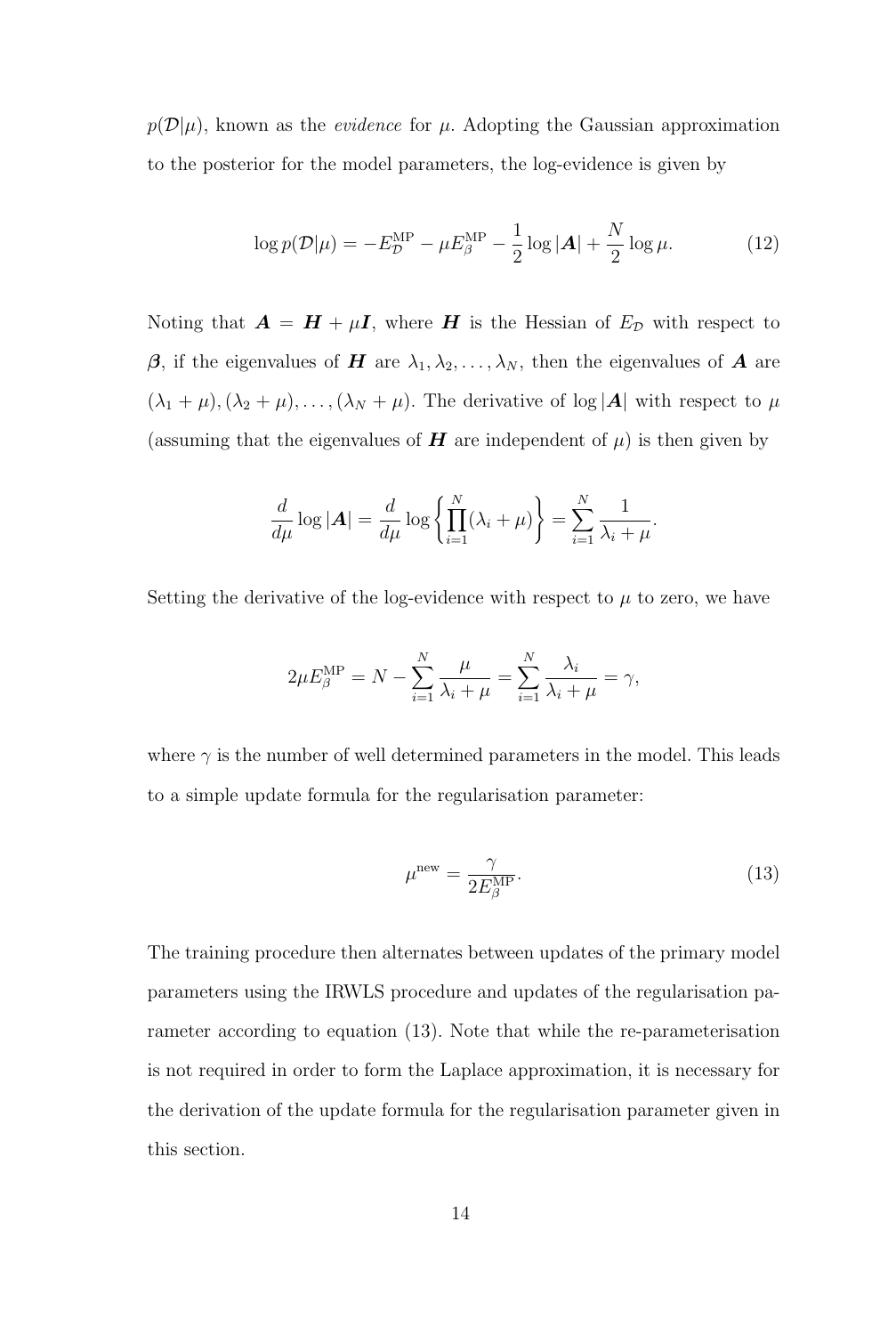#### 3.3 Bayesian Selection of Kernel Parameters

The evidence framework provides an efficient means of estimating good values for the regularisation parameter,  $\mu$ , however there remains a need for some method to select good values for any kernel parameters. In this study, we adopt an approach based on Bayesian model comparison. Say we have a collection of models  $H$ , where in this case different models correspond to different choices of the values of the kernel parameters, or even different kernel functions. It seems sensible to choose the model,  $\mathcal{H}_i$ , that maximises the posterior probability over  $\mathcal{H},$ 

$$
p(\mathcal{H}_i|\mathcal{D}) = \frac{p(\mathcal{D}|\mathcal{H}_i)p(\mathcal{H}_i)}{p(\mathcal{D})},
$$

where  $p(\mathcal{D}|\mathcal{H}_i)$  is known as the marginal likelihood, or *evidence* for model  $\mathcal{H}_i$ . If we have no *a-priori* reason to choose one model over another, then the prior,  $p(\mathcal{H}_i)$ , and the denominator are the same for every model, and so model selection can be performed based solely on the evidence. In practice it is normally preferable to consider the log-evidence, which in this case is given by

$$
\log p(\mathcal{D}|\mathcal{H}_i) = -E_{\mathcal{D}}^{\text{MP}} - \mu^{\text{MP}} E_{\beta}^{\text{MP}} - \frac{1}{2} \log |\mathbf{A}| + \frac{N}{2} \log \mu^{\text{MP}} + \frac{1}{2} \log \left(\frac{2}{\gamma}\right). (14)
$$

The derivation of this expression is somewhat lengthy, the interested reader is directed to the in-depth discussion of Bayesian model comparison (in the context of multi-layer perceptron networks) given in Bishop [23].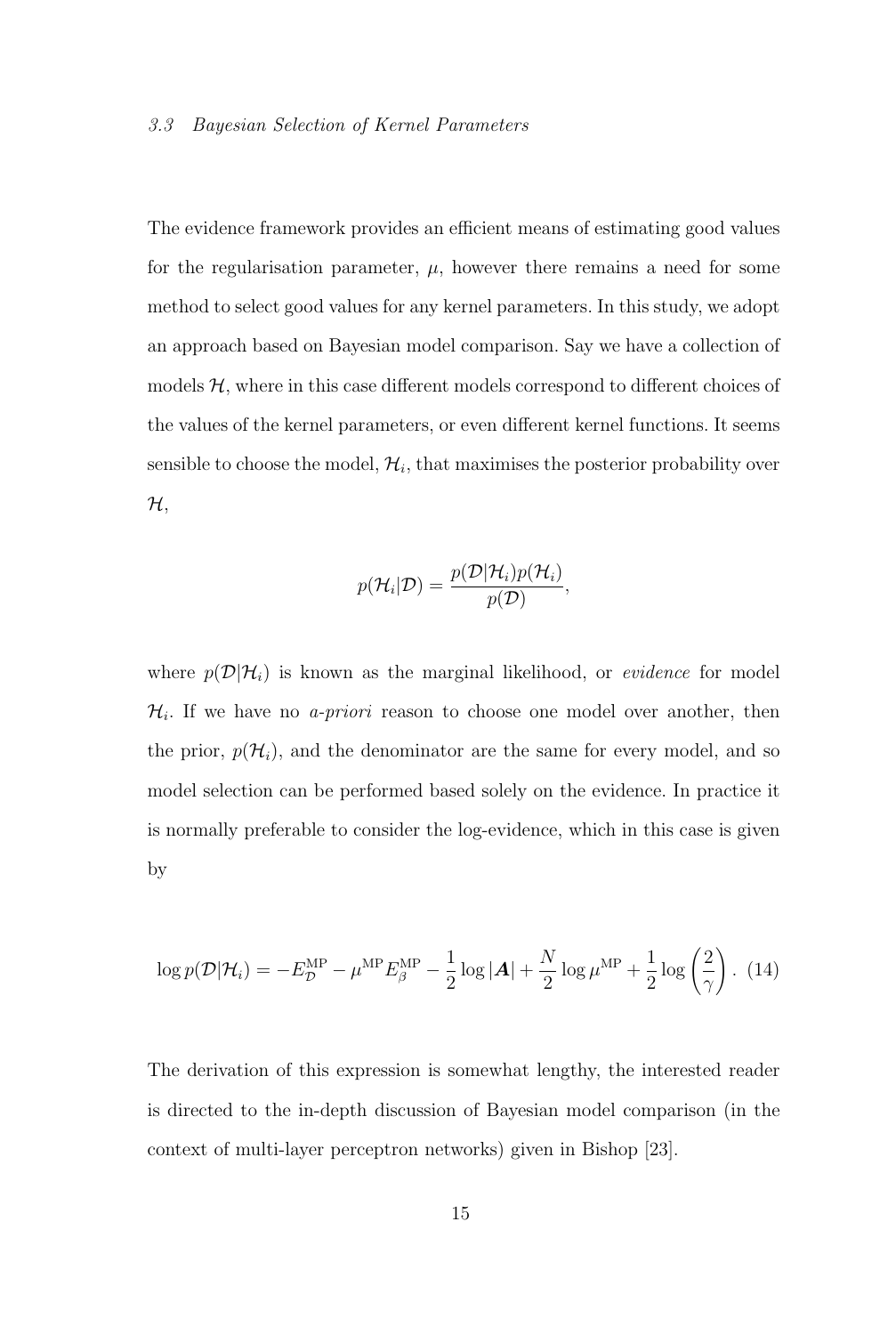#### 3.4 Computational Complexity

As the Bayesian learning algorithm is independent of the means of inducing sparsity, it is sensible to consider the computational complexity of each step separately. The computational expense of the iteratively re-weighted leastsquares training procedure is dominated by the construction of  $\boldsymbol{\Phi}^T \boldsymbol{W} \boldsymbol{\Phi}$ , with a computational complexity of  $\mathcal{O}(\ell N^2)$  and  $\mathcal{O}(\ell N)$  storage, and solution of the normal equations (via Cholesky factorisation), with a computational complexity of  $\mathcal{O}(N^3)$  per iteration and  $\mathcal{O}(N^2)$  storage. The main computational expense in updating the regularisation parameter lies in computing the eigenvalues of the Hessian of  $E<sub>D</sub>$  with respect to the model parameters, with complexity  $\mathcal{O}(N^3)$  and storage  $\mathcal{O}(N^2)$ . The number of iterations required by the iteratively re-weighted least-squares procedure and for convergence of the regularisation parameter to its most probable value are not strongly dependent on the number of training patterns. Since  $\ell \geq N$ , this means that the computational complexity of the Bayesian learning scheme is  $\mathcal{O}(\ell N^2)$  with storage requirements of  $\mathcal{O}(\ell N)$ . The computational complexity of the incomplete Cholesky factorisation is also  $\mathcal{O}(\ell N^2)$ , however other approaches are viable. Selecting N training patterns at random is practicable, and essentially incurs no extra computational expense, however the approximation of the full kernel logistic regression model would be likely to be poor. Alternatively, a greedy selection of training patterns in order to maximise the model evidence would be more computationally expensive, but would give a better approximation using fewer basis vectors.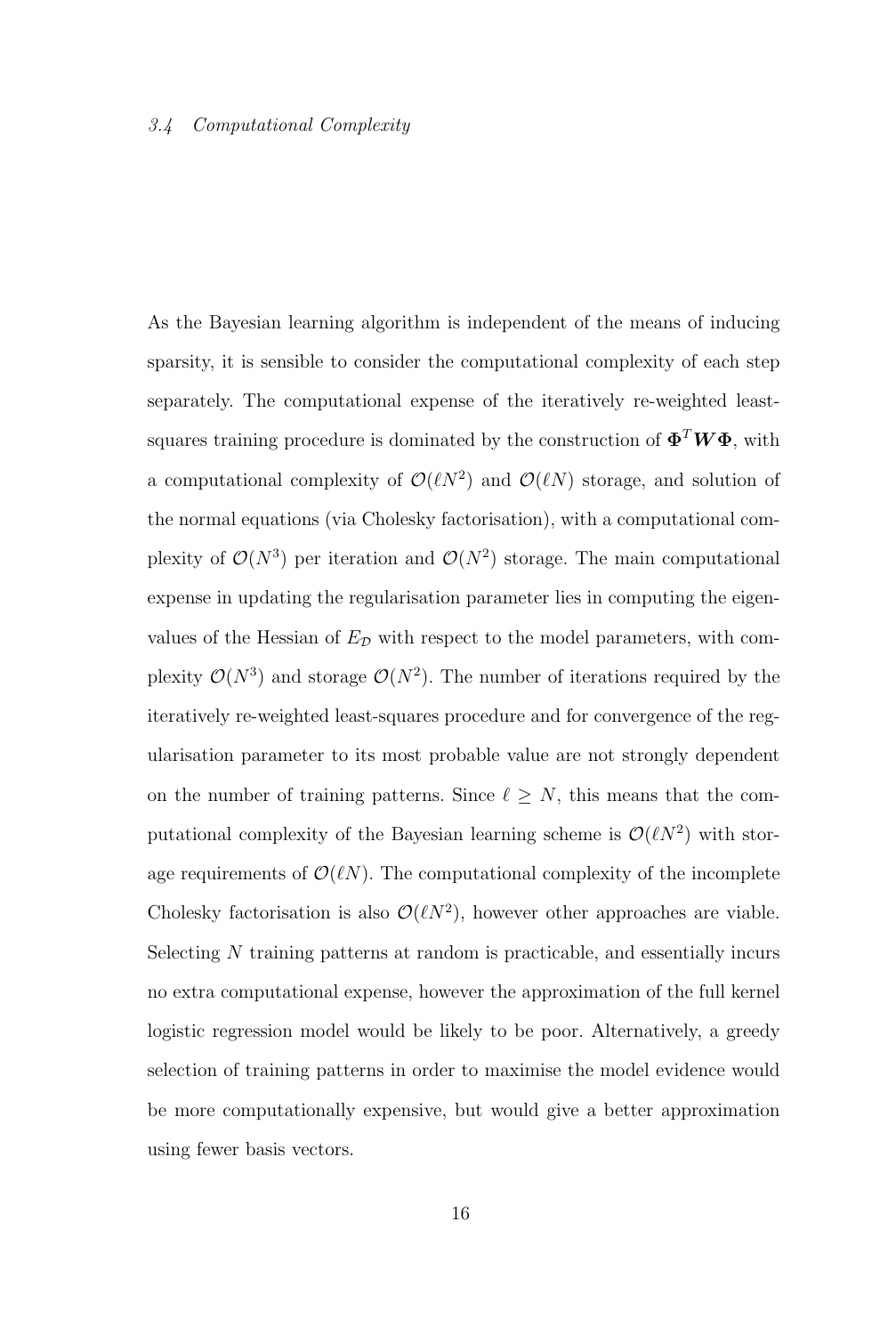#### 4 Results

Figure 1 shows the (unmoderated) output of a Bayesian kernel logistic regression model, based on an isotropic radial basis function kernel (refeqn:rbf), for the synthetic dataset described by Ripley [27]. The regularisation parameter,  $\mu$ , was optimised via the update formula given by equation (13); the kernel parameter,  $\zeta$ , was selected by maximising the marginal likelihood (14) via a simple line search procedure. Clearly Bayesian kernel logistic regression is able to form a good model of the data, with little sign of over-fitting.

[Fig. 1 about here.]

#### 4.1 Generalisation and Computational Expense

Table 2 presents the test set cross-entropy and error rate over nine datasets for Bayesian and conventional kernel logistic regression models. The datasets are from the suite of benchmarks used in the study by Rätsch *et al.* [28], and the same set of 100 random partitions of the data into training and test sets were used here. The results show the mean for each statistic over the 100 realisations of the benchmark, along with the standard error of the mean. An isotropic radial basis function kernel (4) was used in all experiments in the remainder of this section. The IRWLS training procedure was set to terminate when the relative decrease in the regularised loss function fell below a threshold of  $1 \times 10^{-9}$ . The regularisation and kernel parameters for the conventional kernel logistic regression models were determined in each realisation of the data by minimisation of a ten-fold cross-validation [29] estimate of the crossentropy criterion. The value of kernel parameter for the Bayesian kernel logistic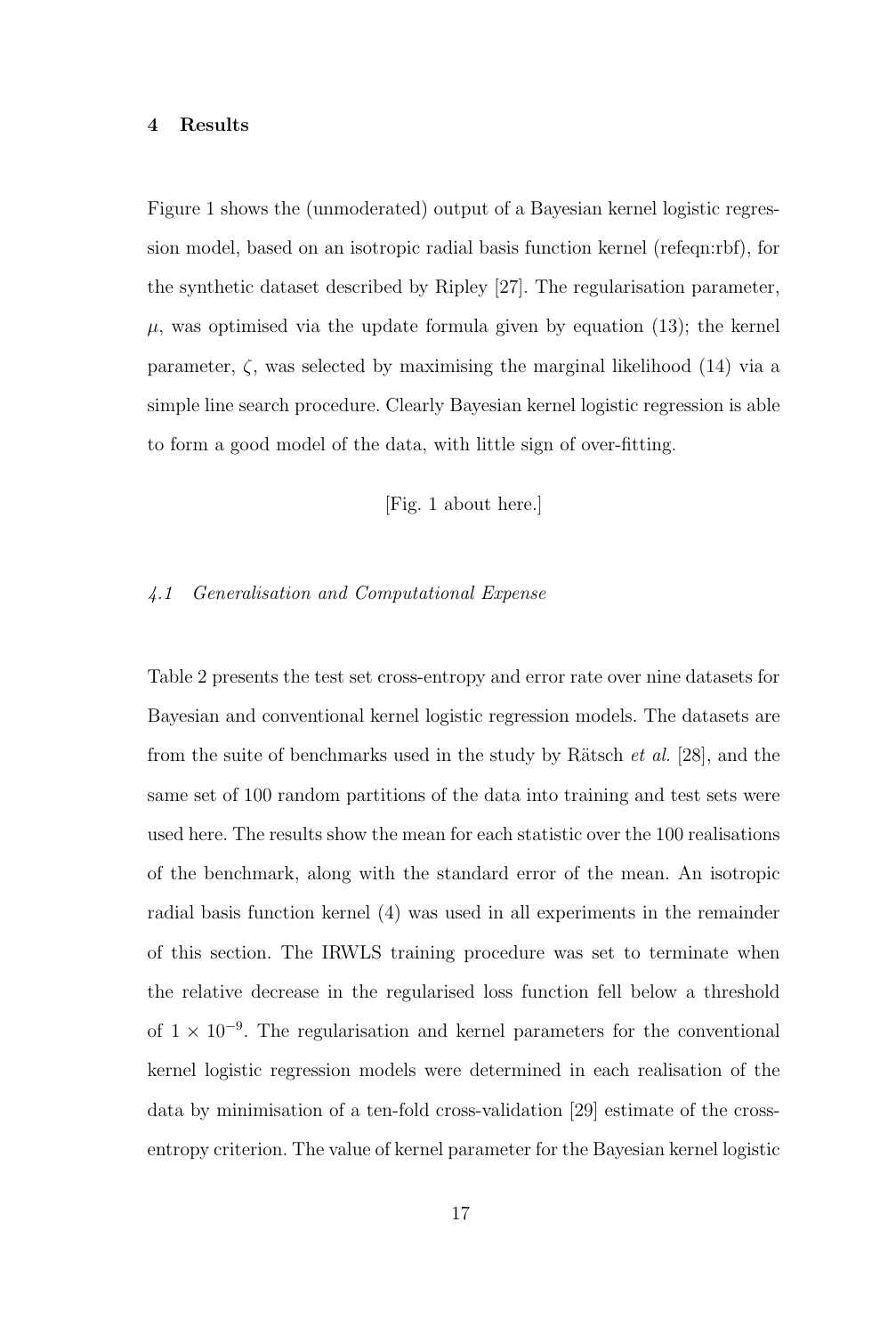regression model was determined via maximisation of the marginal likelihood (14), terminating when the relative difference in the marginal likelihood fell below  $1 \times 10^{-9}$  or the relative difference in the value of the regularisation parameter fell below  $1 \times 10^{-3}$ . In each case a hierarchical grid-based search heuristic was applied, on a logarithmic scale, which at the top level examined values of  $log_2 \zeta$  and (where appropriate)  $log_2 \mu$  ranging from -12 to +4 in increments of  $+2$ , this range of values was found to include the optimal hyperparameters for all datasets. In the two successive levels of the hierarchical search, the neighbourhood of the optimal combination of hyper-parameter values from the previous level was subjected to a refined grid-search with the same number of points, but with a step-size four times smaller. Note that the differences in performance between the Bayesian and conventional kernel logistic regression model are generally quite small. However the model selection process under the Bayesian approach is less computationally demanding as the regularisation parameter is optimised by an efficient update formula. This is reflected in the model selection times shown in Table 3, which clearly favour the Bayesian approach. Note that the tolerance parameter of the incomplete Cholesky factorisation was set such that the linearly dependent representers were eliminated, while leaving the kernel logistic regression problem essentially unaltered. As a result, the number of representers is high for both Bayesian and cross-validation based model selection strategies.

[Table 1 about here.]

[Table 2 about here.]

[Table 3 about here.]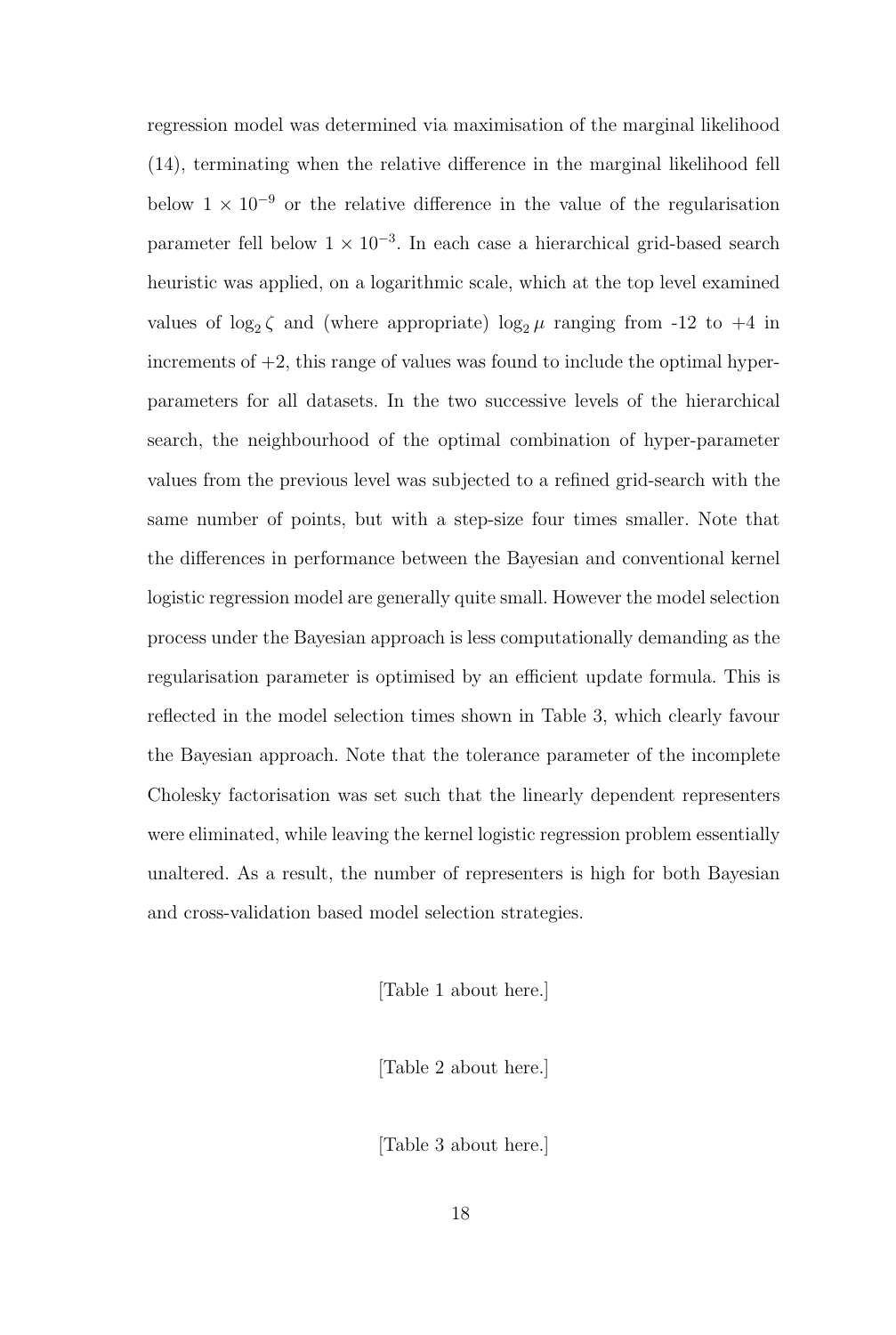#### 4.2 Sparsity

The results presented in the previous section were obtained using kernel logistic regression models, where just enough sparsity was introduced in order to eliminate numerical rank deficiency of the kernel matrix. In this section, we consider sparse Bayesian logistic regression models where the degree of sparsity is chosen via maximisation of the evidence for the model. The incomplete Cholesky factorisation was used to rank the representer vectors, and the number selected to form the kernel expansion chosen along with the kernel width parameter via a simple hierarchical grid-based search procedure as before. The results are shown in table 4, which also gives results for the support vector machine [3–5] and the relevance vector machine [14]. Only the first 10 random partitions of the data into training and test sets for the banana, breast cancer, titanic, waveform, german and image benchmarks were used, following the experimental procedure used by Tipping [14]. All three algorithms exhibit broadly similar performance in terms of mean test set error, and while both the RVM and BKLR generally employ fewer representer vectors than the SVM, neither the RVM nor the BKLR consistently out-perform the other in terms of sparsity. It is possible that a greedy algorithm that selects representer vectors so as to maximise the evidence would result in a greater degree of sparsity, however this has not yet been investigated.

[Table 4 about here.]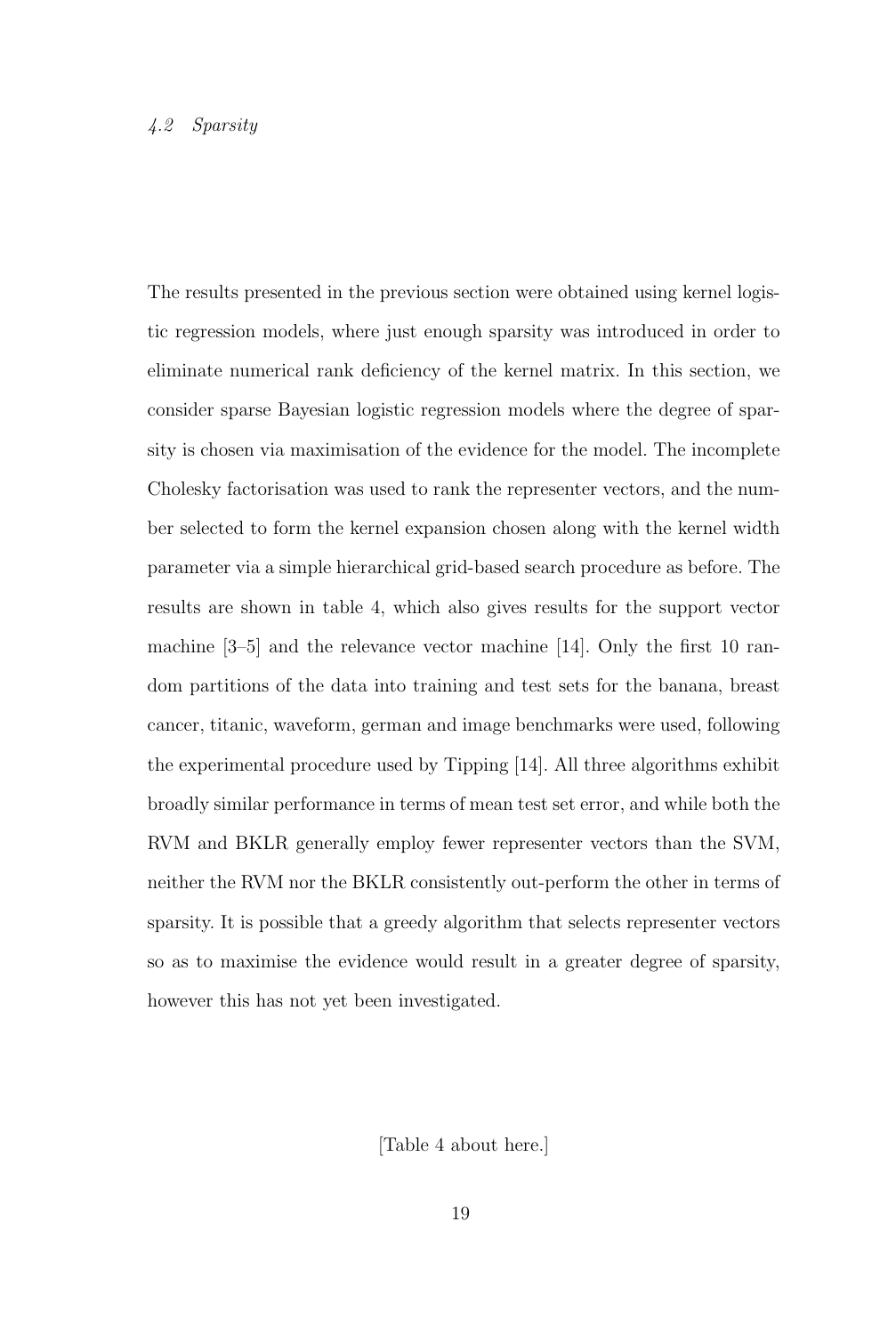#### 5 Discussion

In this section we discuss alternative approaches to marginalisation, which form the basic mechanism of Bayesian inference, and also compare the proposed Bayesian kernel logistic regression model with a similar Bayesian learning algorithm, namely the Relevance Vector Machine.

#### 5.1 Approaches to Marginalisation

Two approaches to marginalisation are commonly encountered in Bayesian statistics, the Laplace approximation adopted here, where the posterior is assumed to be Gaussian, and approaches based on Markov Chain Monte Carlo (MCMC) methods [30]. Both of these approaches have been found to be viable in the context of multi-layer perceptron networks [8–10, 31]. In the case of sparse kernel logistic regression, the regularised loss function (8) is log-concave and so, unlike the multi-layer perceptron network, the posterior,  $p(\boldsymbol{\beta}|\mathcal{D}, \mu)$ , is unimodal. As noted by Tipping [14] log-concavity also implies that the tails of the posterior are no heavier than  $\exp(-|\beta|)$ , and so approximating the true posterior by a Gaussian, with relatively light tails, is not unreasonable. Further work is however needed to determine whether a more accurate integration over the model parameters and hyper-parameters via MCMC methods is justified by improved performance. Variational methods [32, 33] and Expectation propagation [34] also provide other alternative approaches worthy of further investigation.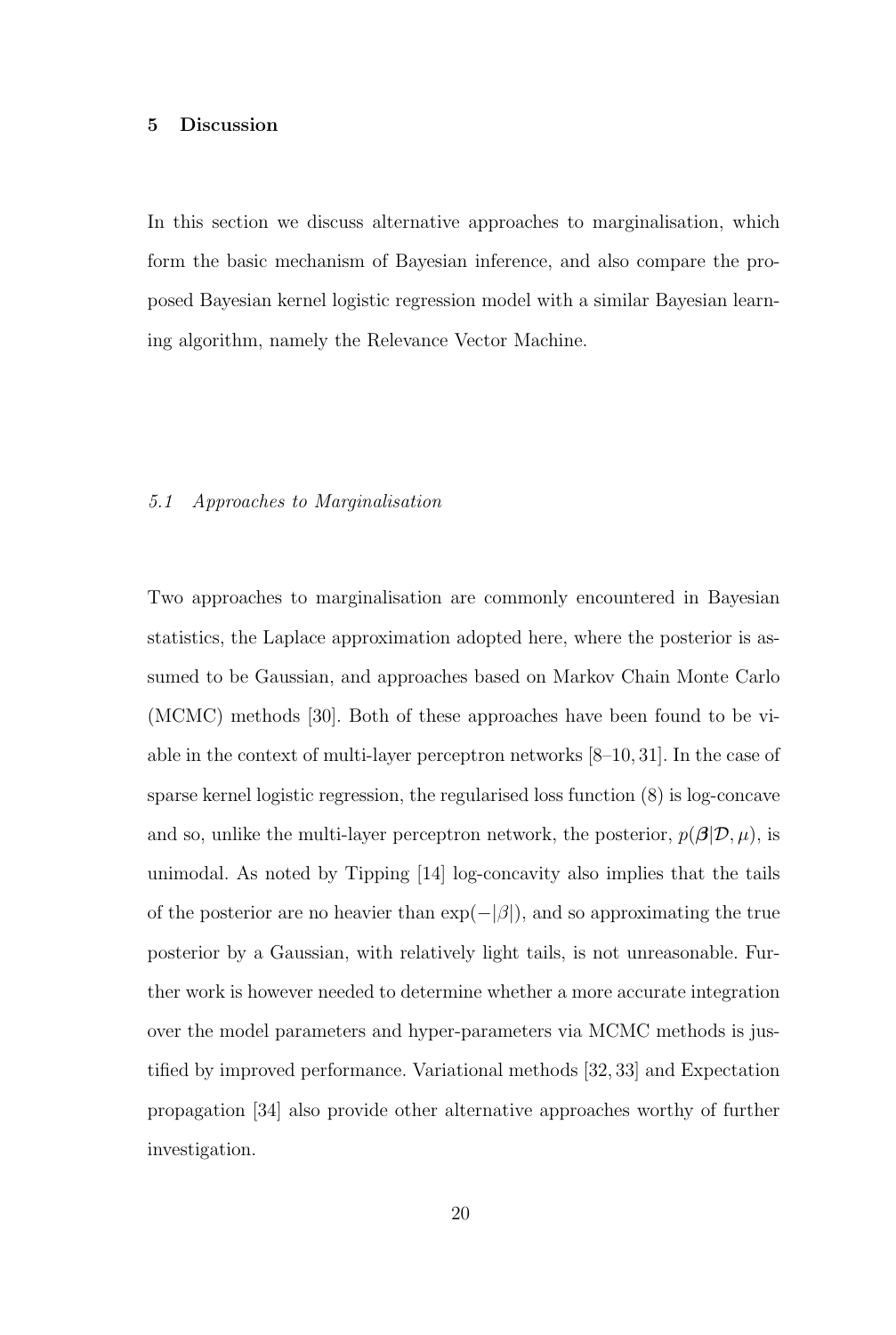The Relevance Vector Machine (RVM) [14], in a statistical pattern recognition setting, constructs a model of a form identical to that of the kernel logistic regression algorithm. Like the Bayesian kernel logistic regression model, the parameters of the RVM are also determined using an hierarchical Bayesian treatment based on the Laplace approximation with the hyper-parameters set to their most probable values under the evidence framework. The difference between the two algorithms lies principally in the specification of the priors. Rather than adopting a single Gaussian prior over all of the model parameters with a single hyper-parameter, the RVM applies an Automatic Relevance Determination (ARD) prior [31, 35], where each weight has a Gaussian prior with a distinct hyper-parameter. Evidence-based tuning of these hyper-parameters generally results in the hyper-parameters of less informative basis functions becoming very large. This in turn forces the value of the corresponding weights essentially to zero, allowing redundant basis functions to be identified and pruned from the model. This is appealing as sparsity arises quite naturally as a consequence of a reasonable Bayesian prior over the model parameters. The RVM, however is not a true kernel learning method as the interpretation as a linear model constructed in a fixed feature space is lost, along with the consequent mathematical elegance and analytic tractability. The prior used in the Bayesian kernel logistic regression model corresponds to a prior over functions from a reproducing kernel Hilbert space (RKHS) defined by a Mercer kernel [2, 36]. This is beneficial as it is more natural to place a prior over the function, rather than merely the *parameterisation* of the model. The regression error bars for the RVM have the counter-intuitive property that they do not become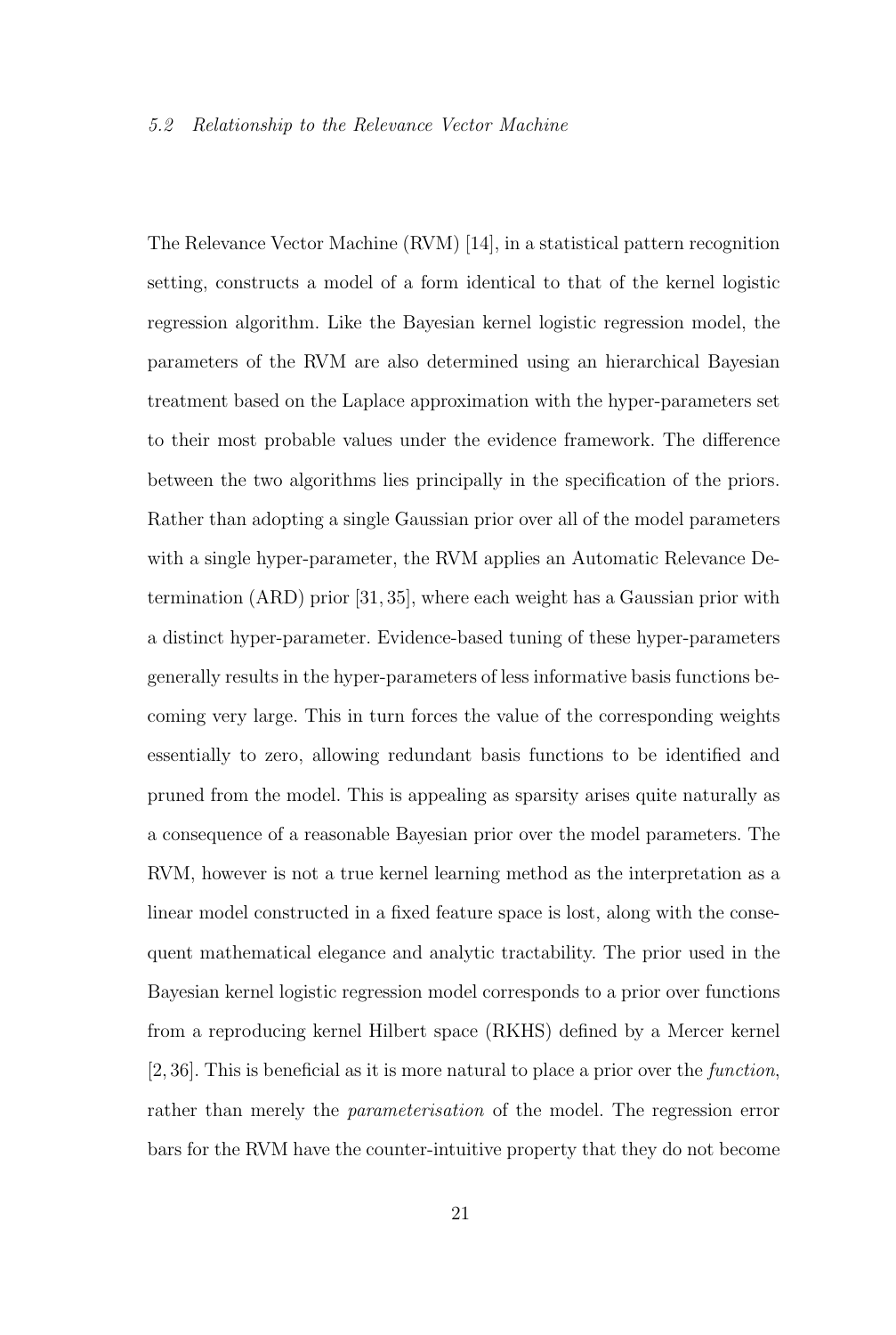broad away from the training data [14, Appendix D.1]. This is likely to reduce the benefit of *moderating* the output of the classifier to account for the uncertainty in specifying the model parameters (see Section 3.1.1). If the operational priors are significantly different from the training set priors, or equivalently the misclassification costs are unknown or variable, this might have an impact on the operational performance of the classifier (note that situations of this nature provided the original motivation for this study). However, as revealed in the experimental results presented in the previous section, neither model is demonstrably superior in terms of generalisation, and both algorithms remain interesting as they offer subtly different approaches to the same problem.

#### 6 Conclusions

In this paper we have proposed a simple hierarchical Bayesian treatment of the kernel logistic regression model. The Bayesian approach is found to be competitive with conventional kernel logistic regression, but greatly simplifies model selection process. The key feature of this approach is that the model is re-parameterised such that an isotropic Gaussian prior over model parameters is obtained, facilitating straight-forward implementation of MacKay's evidence approximation via standard methods. Experimental results indicate that the Bayesian kernel logistic regression model is competitive with kernel logistic regression models using a conventional cross-validation base model selection process, and with the support vector machine and relevance vector machine. Note that this approach is quite general and could easily be applied to any kernel model minimising a regularised likelihood criterion.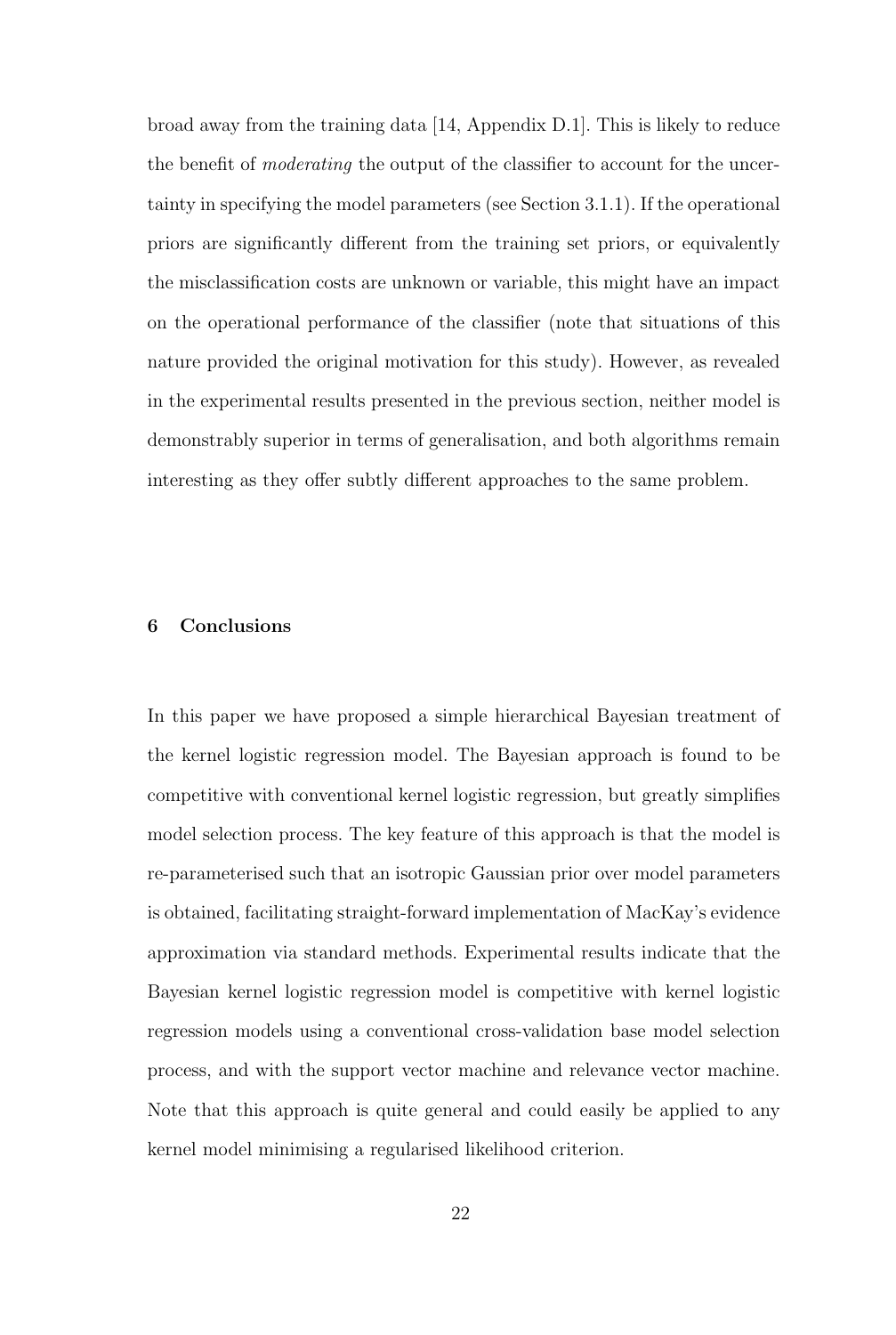#### Acknowledgements

The authors would like to thank the anonymous reviewers for their helpful and constructive comments.

#### References

- [1] N. Cristianini and J. Shawe-Taylor. An Introduction to Support Vector Machines (and other kernel-based learning methods). Cambridge University Press, Cambridge, U.K., 2000.
- [2] B. Schölkopf and A. J. Smola. Learning with kernels support vector machines, regularization, optimization and beyond. MIT Press, Cambridge, MA, 2002.
- [3] B. E. Boser, I. M. Guyon, and V. Vapnik. A training algorithm for optimal margin classifiers. In D. Haussler, editor, Proceedings of the fifth Annual ACM Workshop on Computational Learning Theory, pages 144–152, Pittsburgh, PA, July 1992.
- [4] C. Cortes and V. Vapnik. Support vector networks. Machine Learning, 20:273– 297, 1995.
- [5] V. Vapnik. Statistical Learning Theory. John Wiley and Sons, New York, 1998.
- [6] S. S. Keerthi, K. Duan, S. K. Shevade, and A. N. Poo. A fast dual algorithm for kernel logistic regression. In Proceedings of the Nineteenth International Conference on Machine Learning, pages 299–306, 8–12 July 2002.
- [7] P. McCullagh and J. A. Nelder. Generalized linear models, volume 37 of Monographs on Statistics and Applied Probability. Chapman and Hall, second edition, 1989.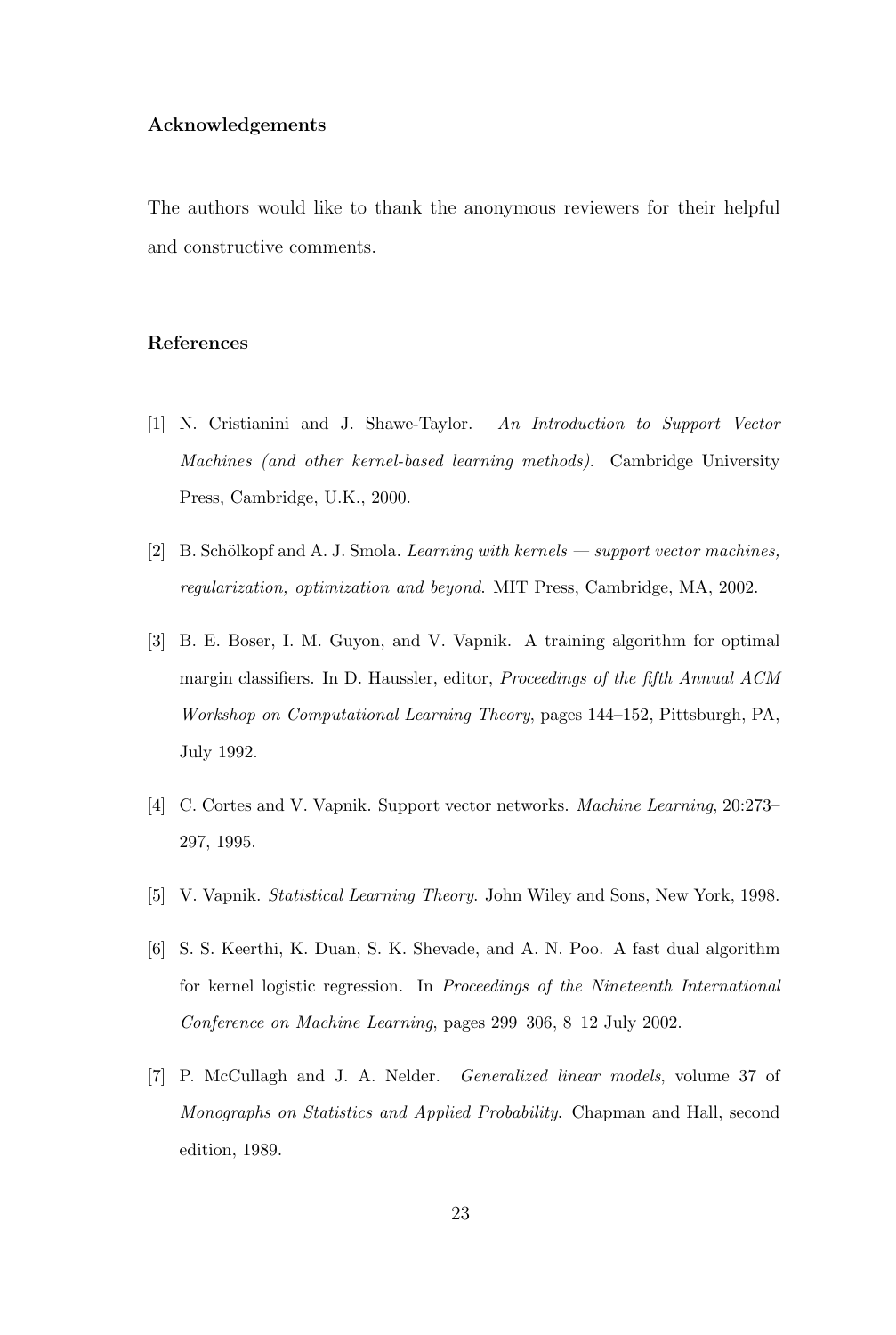- [8] D. J. C. MacKay. Bayesian interpolation. Neural Computation, 4(3):415–447, 1992.
- [9] D. J. C. MacKay. A practical Bayesian framework for backprop networks. Neural Computation, 4(3):448–472, 1992.
- [10] D. J. C. MacKay. The evidence framework applied to classification networks. Neural Computation, 4(5):720–736, 1992.
- [11] R. Rifkin. Everything old is new again: A fresh look at historical approaches in machine learning. PhD thesis, Massachusetts Institute of Technology, Cambridge, MA, USA, 2002.
- [12] G. C. Cawley and N. L. C. Talbot. A greedy training algorithm for sparse leastsquares support vector machines. In Proceedings of the International Conference on Artificial Neural Networks (ICANN-2002), volume 2415 of Lecture Notes in Computer Science (LNCS), pages 681–686, Madrid, Spain, August 27–30 2002. Springer.
- [13] S. Fine and K. Scheinberg. Efficient SVM training using low-rank kernel representations. Journal of Machine Learning Research, 2:243–264, December 2001.
- [14] M. E. Tipping. Sparse Bayesian learning and the relevance vector machine. Journal of Machine Learning Research, 1:211–244, 2001.
- [15] J. Mercer. Functions of positive and negative type and their connection with the theory of integral equations. Philosophical Transactions of the Royal Society of London, A, 209:415–446, 1909.
- [16] A. N. Tikhonov and V. Y. Arsenin. Solutions of ill-posed problems. John Wiley, New York, 1977.
- [17] S. Geman, E. Bienenstock, and R. Doursat. Neural networks and the bias/variance dilemma. Neural Computation, 4(1):1–58, 1992.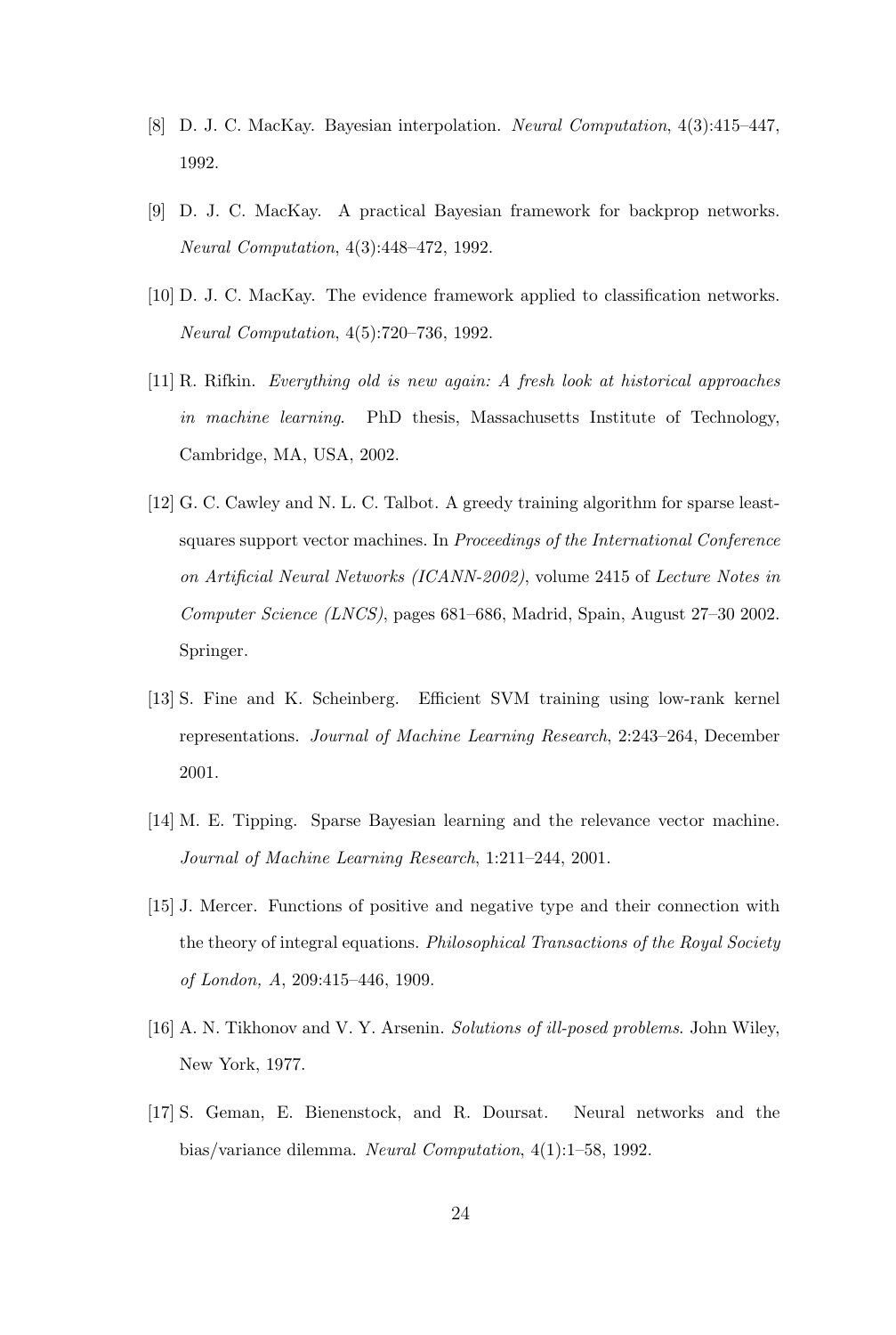- [18] G. S. Kimeldorf and G. Wahba. Some results on Tchebycheffian spline functions. Journal of Mathematical Analysis and Applications, 33:82–95, 1971.
- [19] B. Schölkopf, R. Herbrich, and A. J. Smola. A generalised representer theorem. In Proceedings of the Fourteenth International Conference on Computational Learning Theory, pages 416–426, Amsterdam, the Netherlands, July 16–19 2001.
- [20] C. A. Micchelli. Interpolation of scattered data: Distance matrices and conditionally positive definite functions. Constructive Approximation, 2:11–22, 1986.
- [21] G. Baudat and F. Anouar. Kernel-based methods and function approximation. In Proceedings of the INNS/IEEE International Joint Conference on Neural Networks, pages 1244–1249, Washington, DC, 15–19 July 2001.
- [22] A. Krogh and J. A. Hertz. A simple weight decay can improve generalization. In J. E. Moody, S. J. Hanson, and R. P. Lippmann, editors, Advances in Neural Information Processing Systems, volume 4, pages 950–957. Morgan Kaufmann, 1992.
- [23] C. M. Bishop. Neural Networks for Pattern Recognition. Oxford University Press, 1995.
- [24] G. H. Golub and C. F. Van Loan. Matrix Computations. The Johns Hopkins University Press, Baltimore, third edition edition, 1996.
- [25] W. L. Buntine and A. S. Weigend. Bayesian back-propagation. Complex Systems, 5:603–643, 1991.
- [26] D. J. C. MacKay. Hyperparameters : optimise or integrate out? In G. Heidbreder, editor, Maximum Entropy and Bayesian Methods. Kluwer, 1994.
- [27] B. D. Ripley. Pattern recognition and neural networks. Cambridge University Press, 1996.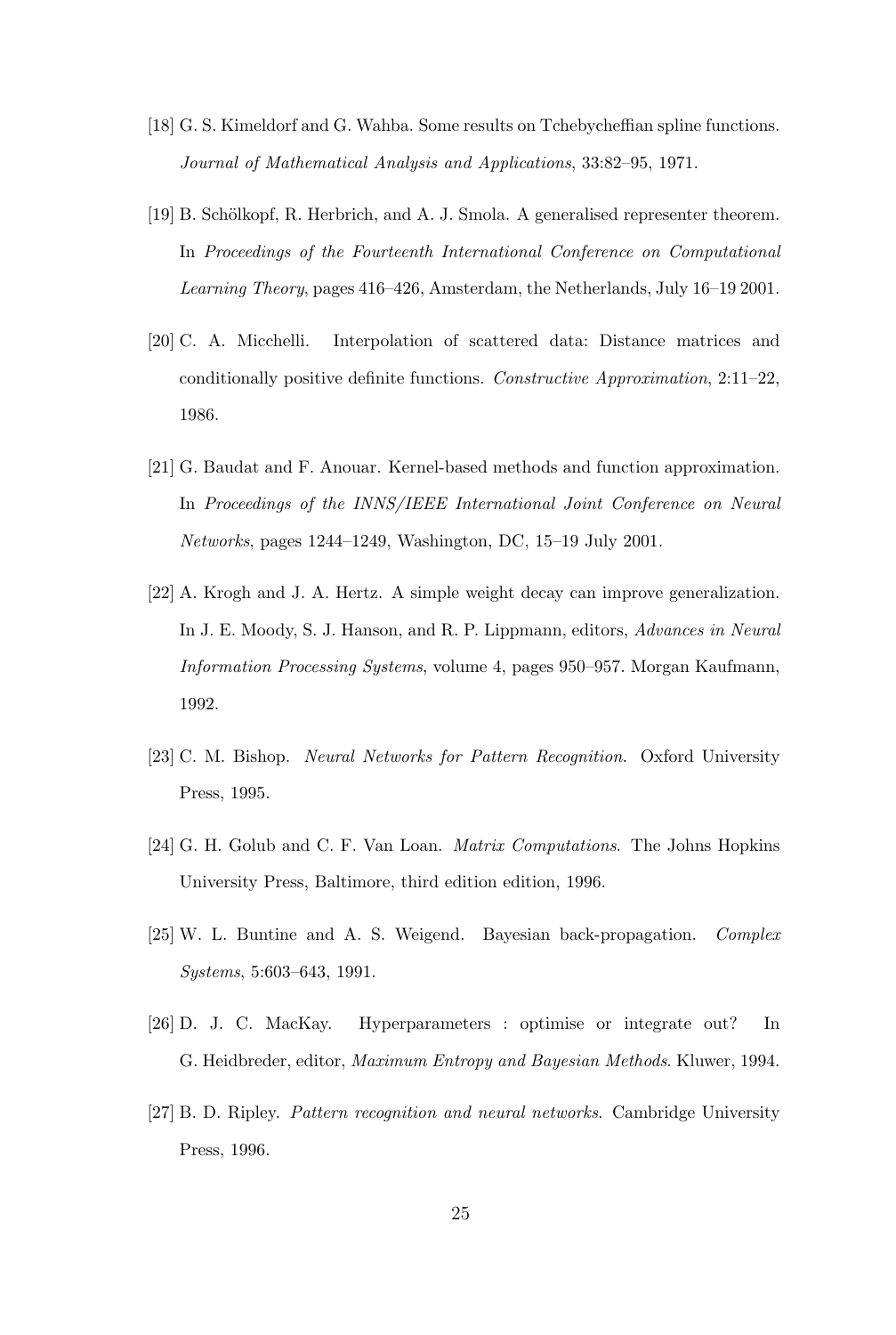- [28] G. Rätsch, T. Onoda, and K.-R. Müller. Soft margins for AdaBoost. Machine Learning, 42(3):287–320, 2001.
- [29] M. Stone. Cross-validatory choice and assessment of statistical predictions. Journal of the Royal Statistical Society, B, 36(1):111–147, 1974.
- [30] W. R. Gilks, S. Richardson, and D. J. Spiegelhalter. Markov Chain Monte Carlo in practice. Interdisciplinary Statistics. Chapman and Hall/CRC, 1996.
- [31] R. M. Neal. Bayesian learning for neural networks. Lecture Notes in Statistics. Springer-Verlag, New York, 1996.
- [32] M. I. Jordan, Z. Ghahramani, T. S. Jaakkola, and L. K. Saul. An introduction to variational methods for graphical models. In M. I. Jordan, editor, Learning in Graphical Models, Adaptive Computation and Machine Learning, pages 105– 161. MIT Press, 1998.
- [33] T. S. Jaakkola and M. I. Jordan. Bayesian parameter estimation through variational methods. Statistics and Computing, 10(25–37), 2000.
- [34] T. P. Minka. A family of algorithms for approximate Bayesian inference. PhD thesis, Massachusetts Institute of Technology, Cambridge, MA, USA, January 2002.
- [35] D. J. C. MacKay. Bayesian methods for backpropagation networks. In E. Domany, J. L. van Hemmen, and K. Schulten, editors, Models of Neural Networks, volume 3, chapter 6, pages 211–254. Springer, 1994.
- [36] N. Aronszajn. Theory of reproducing kernels. Transactions of the American Mathematical Society, 68:337–404, 1950.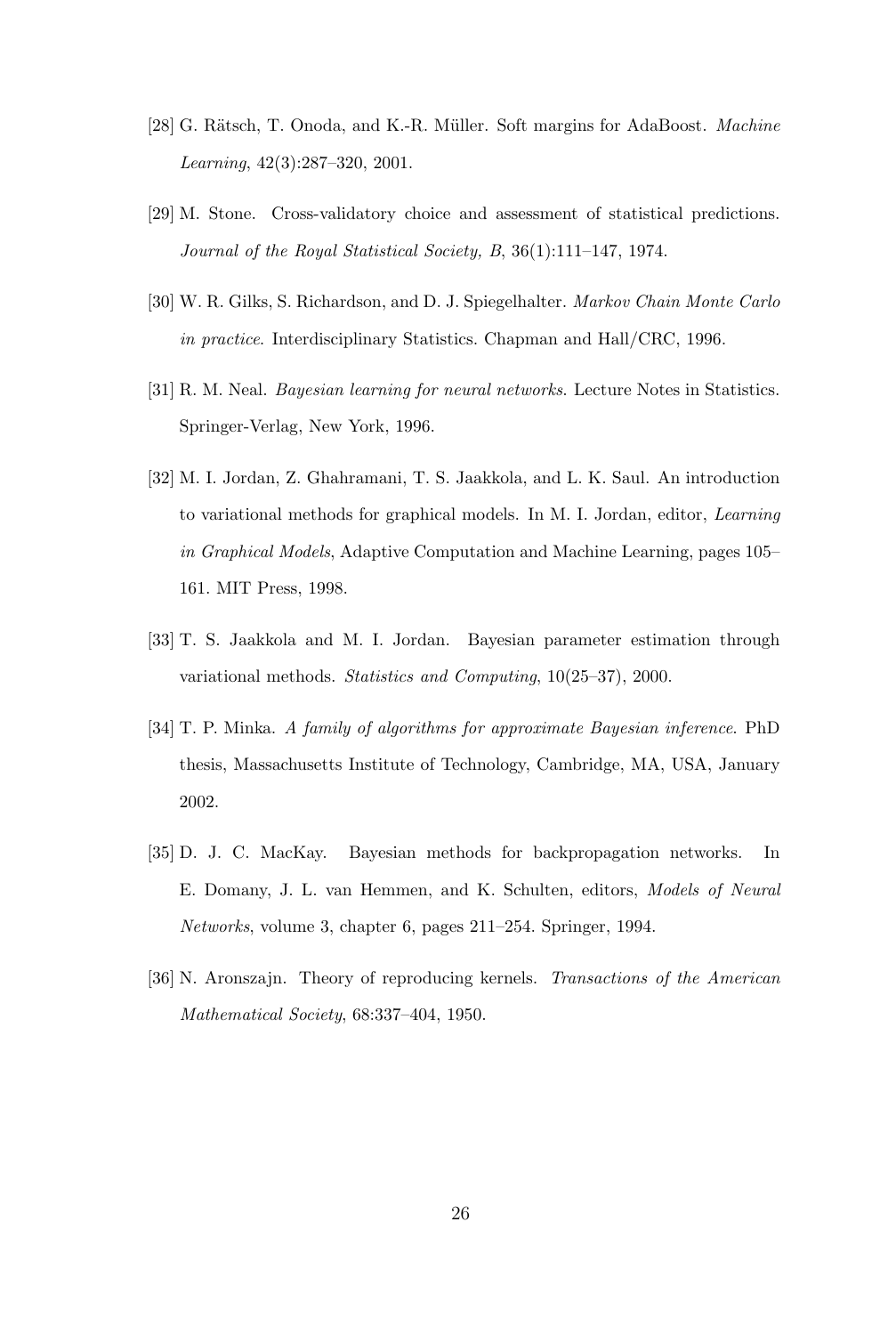## List of Figures

1 Output of a Bayesian kernel logistic regression (BKLR) model for Ripley's synthetic benchmark problem [27], the scale parameter of the RBF kernel chosen so as to maximise the marginal likelihood. 28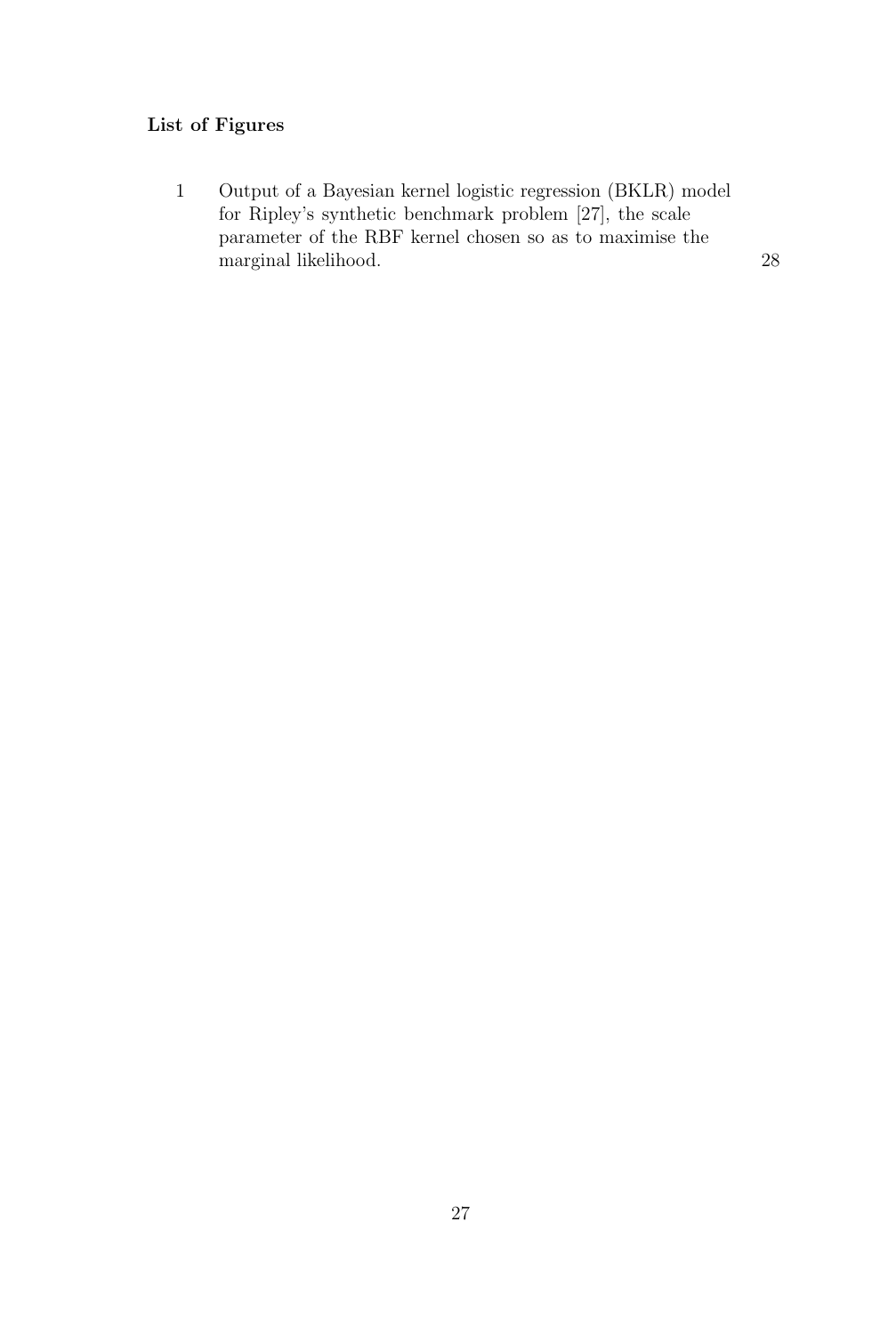

Fig. 1. Output of a Bayesian kernel logistic regression (BKLR) model for Ripley's synthetic benchmark problem [27], the scale parameter of the RBF kernel chosen so as to maximise the marginal likelihood.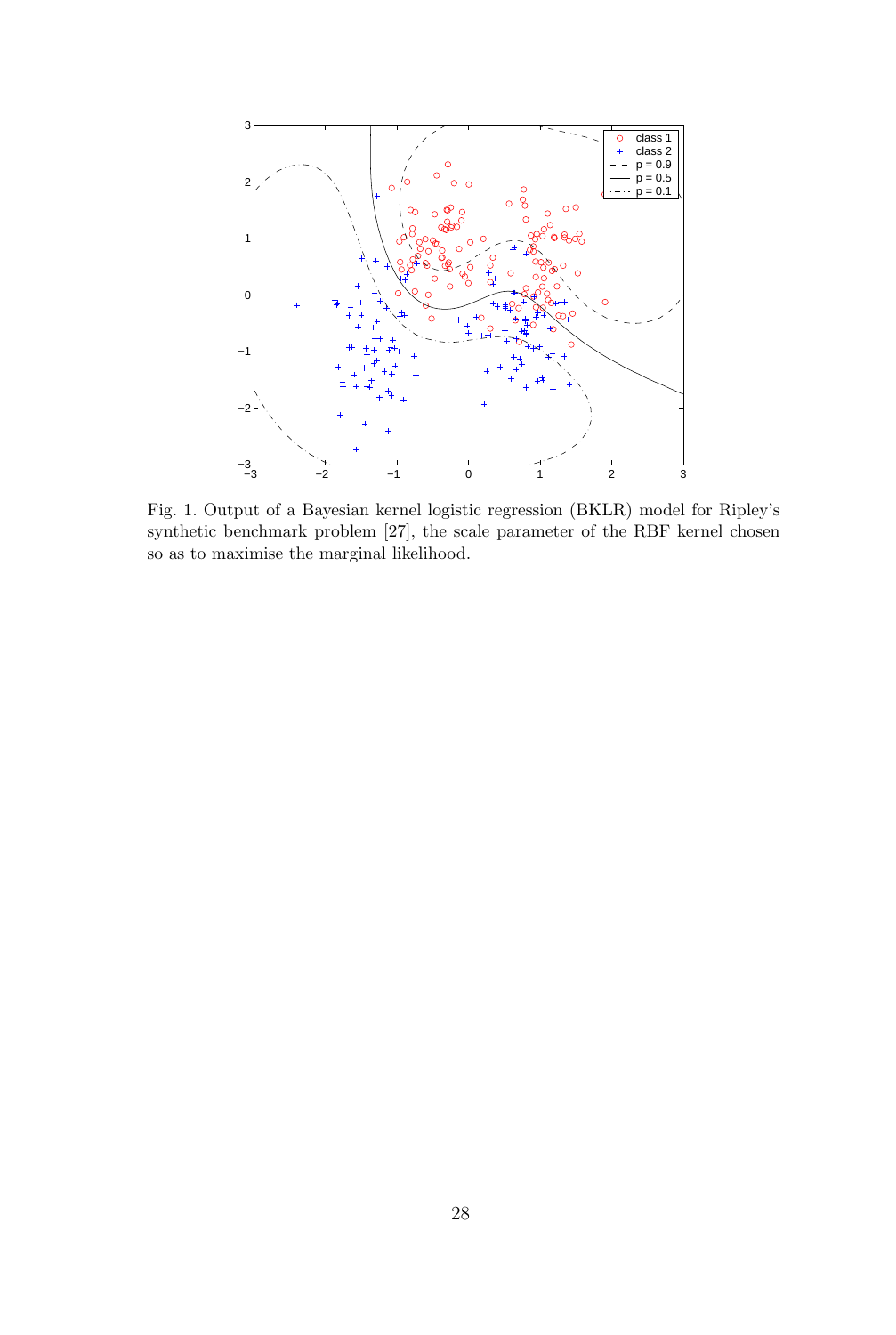# List of Tables

| $\mathbf{1}$ | Benchmark dataset information, the Pima diabetes<br>dataset is taken from Ripley [27] and is available from<br>http://www.stats.ox.ac.uk/pub/PRNN, the remaining<br>benchmarks were from the study by Rätsch [28] and are<br>available from http://ida.first.gmd.de/~raetsch.                                    | 30 |
|--------------|------------------------------------------------------------------------------------------------------------------------------------------------------------------------------------------------------------------------------------------------------------------------------------------------------------------|----|
| 2            | Cross-entropy and error rate calculated over the test set for<br>kernel logistic regression models with kernel and regularisation<br>parameters determined via the evidence approximation and<br>ten-fold cross-validation for nine benchmark datasets.                                                          | 31 |
| 3            | Model selection time and number of representers for kernel<br>logistic regression models with kernel and regularisation<br>parameters determined via the evidence approximation and<br>ten-fold cross-validation for nine benchmark datasets.                                                                    | 32 |
| 4            | Comparison of sparse Bayesian kernel logistic regression,<br>the support vector machine (SVM) and the relevance vector<br>machine (RVM) over seven benchmark datasets, in terms of<br>test set error and the number of representer vectors used. The<br>results for the SVM and RVM are taken from Tipping [14]. | 33 |
|              |                                                                                                                                                                                                                                                                                                                  |    |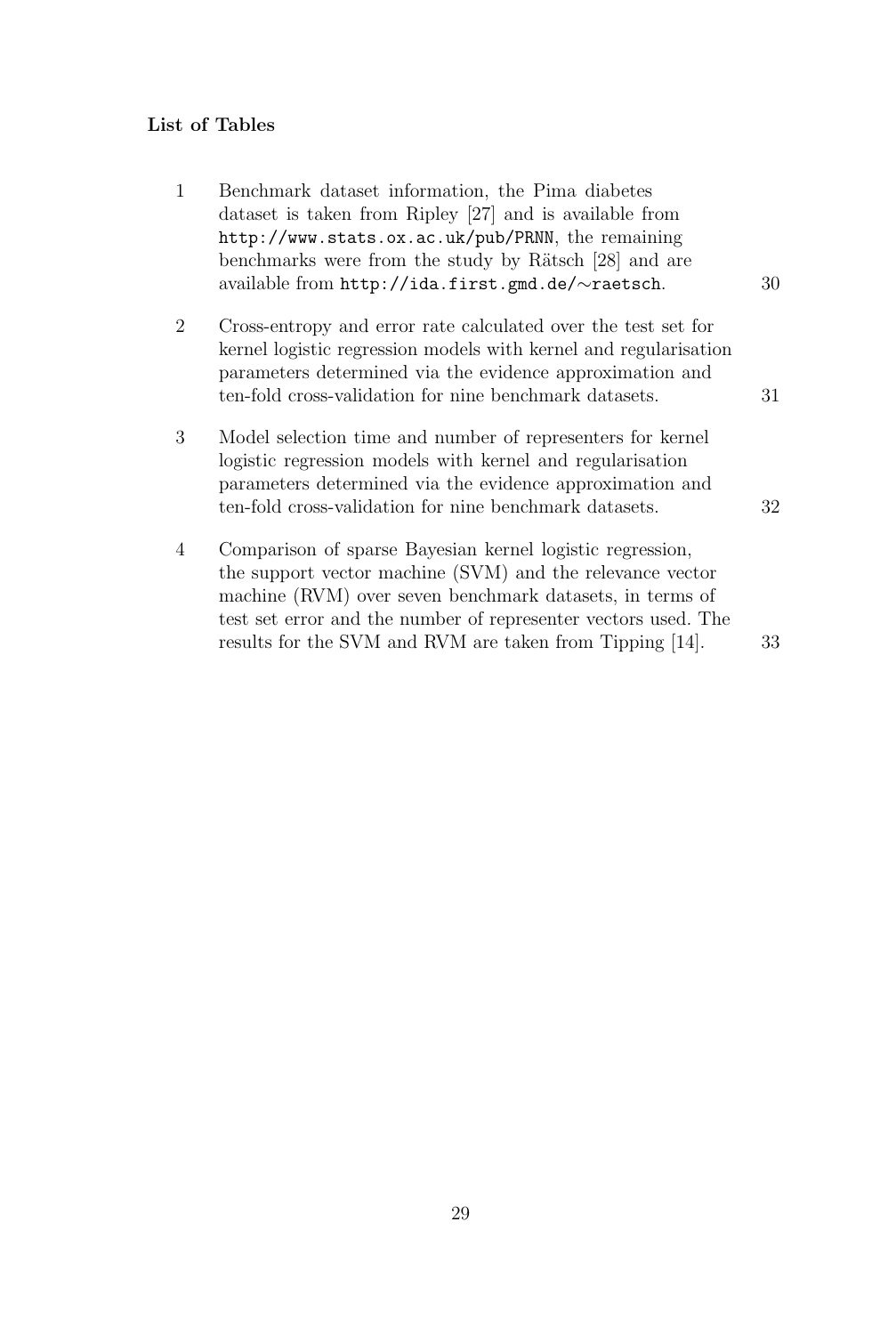Benchmark dataset information, the Pima diabetes dataset is taken from Ripley [27] and is available from http://www.stats.ox.ac.uk/pub/PRNN, the remaining benchmarks were from the study by Rätsch [28] and are available from http://ida.first.gmd.de/∼raetsch.

| <b>Benchmark</b>     | Training<br>patterns | <b>Test</b><br>patterns | Input<br>dimension | Realisations |
|----------------------|----------------------|-------------------------|--------------------|--------------|
| Banana               | 400                  | 4900                    | $\overline{2}$     | 100          |
| <b>Breast Cancer</b> | 200                  | 77<br>9                 |                    | 100          |
| <b>Diabetis</b>      | 468                  | 300                     | 8                  | 100          |
| German               | 700                  | 300                     | 20                 | 100          |
| Heart                | 170                  | 100                     | 13                 | 100          |
| Image                | 1300                 | 1010                    | 18                 | 20           |
| <b>Pima Diabetes</b> | 200                  | 332                     | 7                  | 1            |
| Thyroid              | 140                  | 75                      | $\overline{5}$     | 100          |
| Titanic              | 150                  | 2051                    | 3                  | 100          |
| Twonorm              | 400                  | 7000                    | 20                 | 100          |
| Waveform             | 400                  | 4600                    | 21                 | 100          |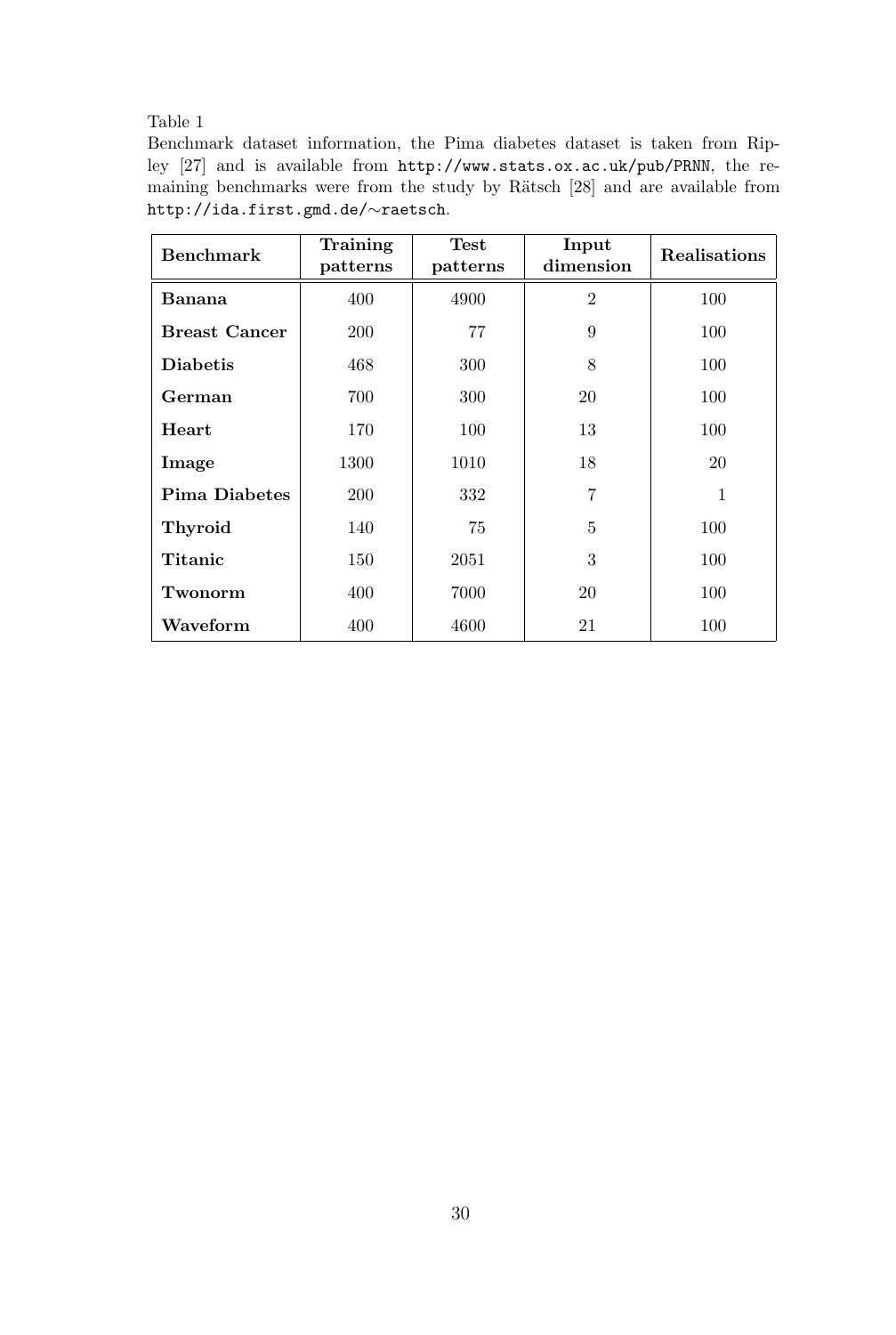Cross-entropy and error rate calculated over the test set for kernel logistic regression models with kernel and regularisation parameters determined via the evidence approximation and ten-fold cross-validation for nine benchmark datasets.

| <b>Dataset</b>       |                     | Cross-Entropy      | Error            |                  |  |
|----------------------|---------------------|--------------------|------------------|------------------|--|
|                      | Evidence            | Cross-Val          | Evidence         | Cross-Val        |  |
| Banana               | $1168.49 \pm 0.36$  | 1180.85±4.46       | $10.42 \pm 0.49$ | $10.48 \pm 0.05$ |  |
| <b>Breast Cancer</b> | $41.17 \pm 0.35$    | $41.50 \pm 0.38$   | $26.43 \pm 0.48$ | $25.56 \pm 0.49$ |  |
| <b>Diabetis</b>      | $143.59 {\pm} 0.56$ | $145.13 \pm 0.83$  | $23.22 \pm 0.18$ | $23.56 \pm 0.20$ |  |
| Flare Solar          | $229.38 \pm 0.54$   | 229.65±0.66        | $34.08 \pm 0.17$ | $33.88 \pm 0.17$ |  |
| <b>Heart</b>         | $39.65 \pm 0.50$    | $40.39 \pm 0.50$   | $16.20 \pm 0.30$ | $16.85 \pm 0.31$ |  |
| <b>Thyroid</b>       | $9.68 \pm 0.45$     | $8.22 \pm 0.57$    | $4.89 \pm 0.26$  | $4.35 \pm 0.23$  |  |
| Titanic              | $1057.70 \pm 3.00$  | $1090.26 \pm 8.39$ | $22.63 \pm 0.13$ | $22.46 \pm 0.09$ |  |
| Twonorm              | $533.82 \pm 4.85$   | 554.12±4.45        | $2.86 \pm 0.03$  | $2.88 \pm 0.03$  |  |
| Waveform             | $1057.21 \pm 2.93$  | $1034.84 \pm 3.63$ | $10.01 \pm 0.04$ | $9.89 \pm 0.04$  |  |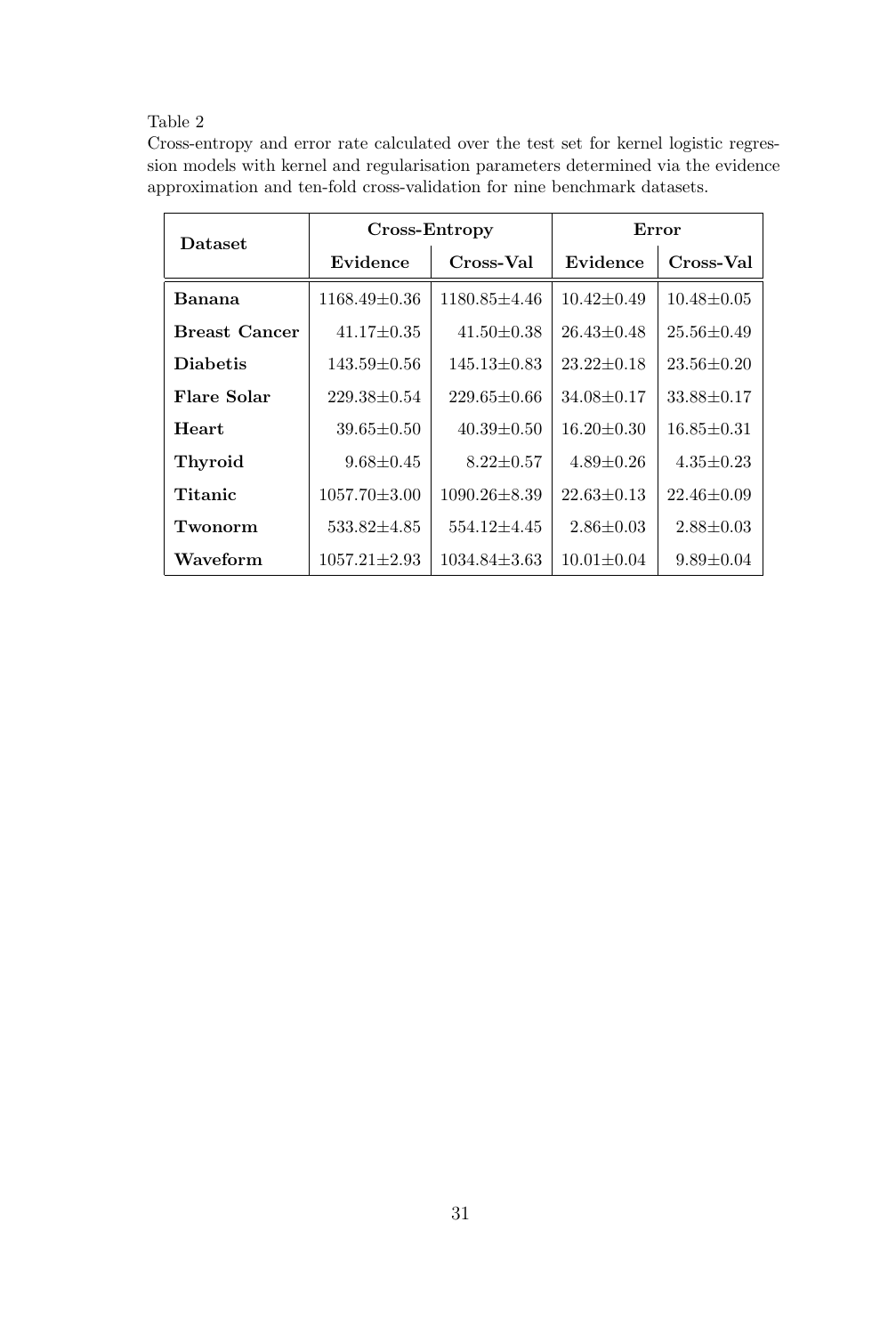| Model selection time and number of representers for kernel logistic regression models |
|---------------------------------------------------------------------------------------|
| with kernel and regularisation parameters determined via the evidence approxima-      |
| tion and ten-fold cross-validation for nine benchmark datasets.                       |

| <b>Dataset</b>       |                    | Time in seconds     | Representers      |                   |  |
|----------------------|--------------------|---------------------|-------------------|-------------------|--|
|                      | Evidence           | Cross-Val           | Evidence          | Cross-Val         |  |
| Banana               | $64.06 \pm 1.76$   | $643.94 \pm 17.46$  | $112.84 \pm 0.23$ | $118.96 \pm 3.84$ |  |
| <b>Breast Cancer</b> | $68.13 \pm 0.86$   | $307.95 \pm 4.43$   | $185.27 \pm 0.33$ | $178.57 \pm 2.86$ |  |
| <b>Diabetis</b>      | $564.49 \pm 5.36$  | $2418.11 \pm 19.38$ | 444.79±1.72       | $451.65 \pm 4.43$ |  |
| Flare Solar          | $41.98 \pm 0.38$   | $454.56 \pm 7.76$   | $82.75 \pm 0.70$  | $53.40 \pm 2.17$  |  |
| <b>Heart</b>         | $77.41 \pm 0.44$   | $219.16 \pm 3.43$   | $168.78 \pm 0.12$ | $128.44 \pm 4.49$ |  |
| <b>Thyroid</b>       | $23.62 \pm 0.21$   | $144.31 \pm 1.07$   | $86.6 \pm 0.38$   | $115.86 \pm 1.73$ |  |
| Titanic              | $2.84 \pm 0.03$    | $38.05 \pm 0.35$    | $11.12 \pm 0.11$  | $10.78 \pm 0.15$  |  |
| Twonorm              | $1426.35 \pm 2.66$ | $2513.31 \pm 19.38$ | $388.87 \pm 0.59$ | $354.73 \pm 7.58$ |  |
| Waveform             | $1452.05 \pm 3.63$ | $2495.55 \pm 13.62$ | $400.00 \pm 0.00$ | $400.00 \pm 0.00$ |  |